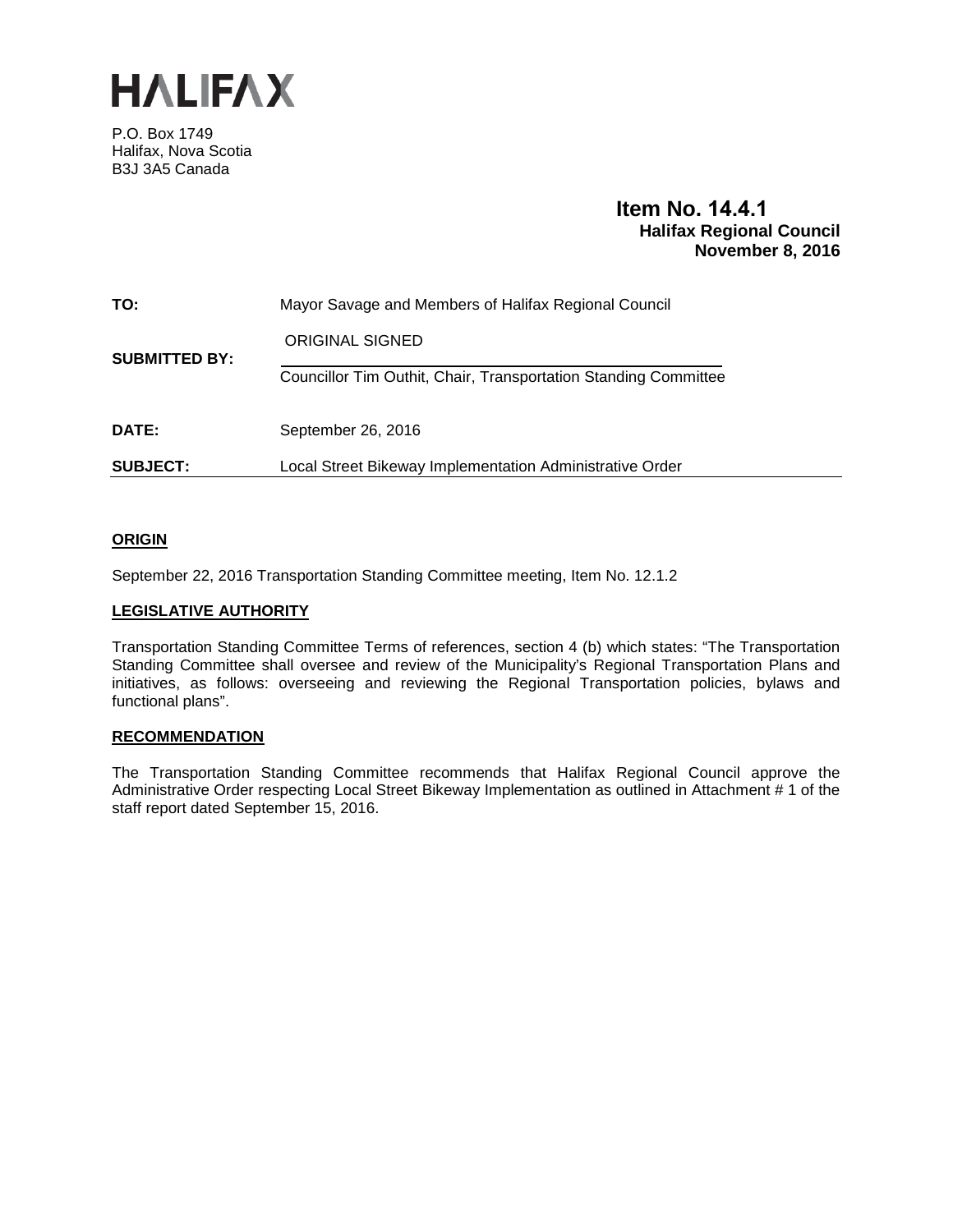#### **BACKGROUND**

A staff report dated September 15, 2016 pertaining to a proposed Local Street Bikeway Implementation Administrative Order was before the Transportation Standing Committee for consideration at its meeting held on September 22, 2016.

For further information, please refer to the attached staff report dated September 15, 2016.

#### **DISCUSSION**

The Transportation Standing Committee considered the staff report dated September 15, 2016 at its meeting held on September 22, 2016 and forwarded the recommendation to Halifax Regional Council as outlined in this report.

#### **FINANCIAL IMPLICATIONS**

As outlined in the attached staff report dated September 15, 2016.

#### **RISK CONSIDERATION**

As outlined in the attached staff report dated September 15, 2016.

#### **COMMUNITY ENGAGEMENT**

The Transportation Standing Committee meetings are open to public attendance, a live webcast is provided of the meeting, and members of the public are invited to address the Committee for up to five minutes at the end of each meeting during the Public Participation portion of the meeting. The agenda, reports, video, and minutes of the Transportation Standing Committee are posted on Halifax.ca.

#### **ENVIRONMENTAL IMPLICATIONS**

As outlined in the attached staff report dated September 15, 2016.

#### **ALTERNATIVES**

The Transportation Standing Committee did not discuss alternatives.

#### **ATTACHMENTS**

1. Staff report dated September 15, 2016

A copy of this report can be obtained online at http://www.halifax.ca/council/agendasc/cagenda.php then choose the appropriate meeting date, or by contacting the Office of the Municipal Clerk at 902.490.4210, or Fax 902.490.4208.

Report Prepared by: Liam MacSween, Legislative Assistant, 902.490.6521.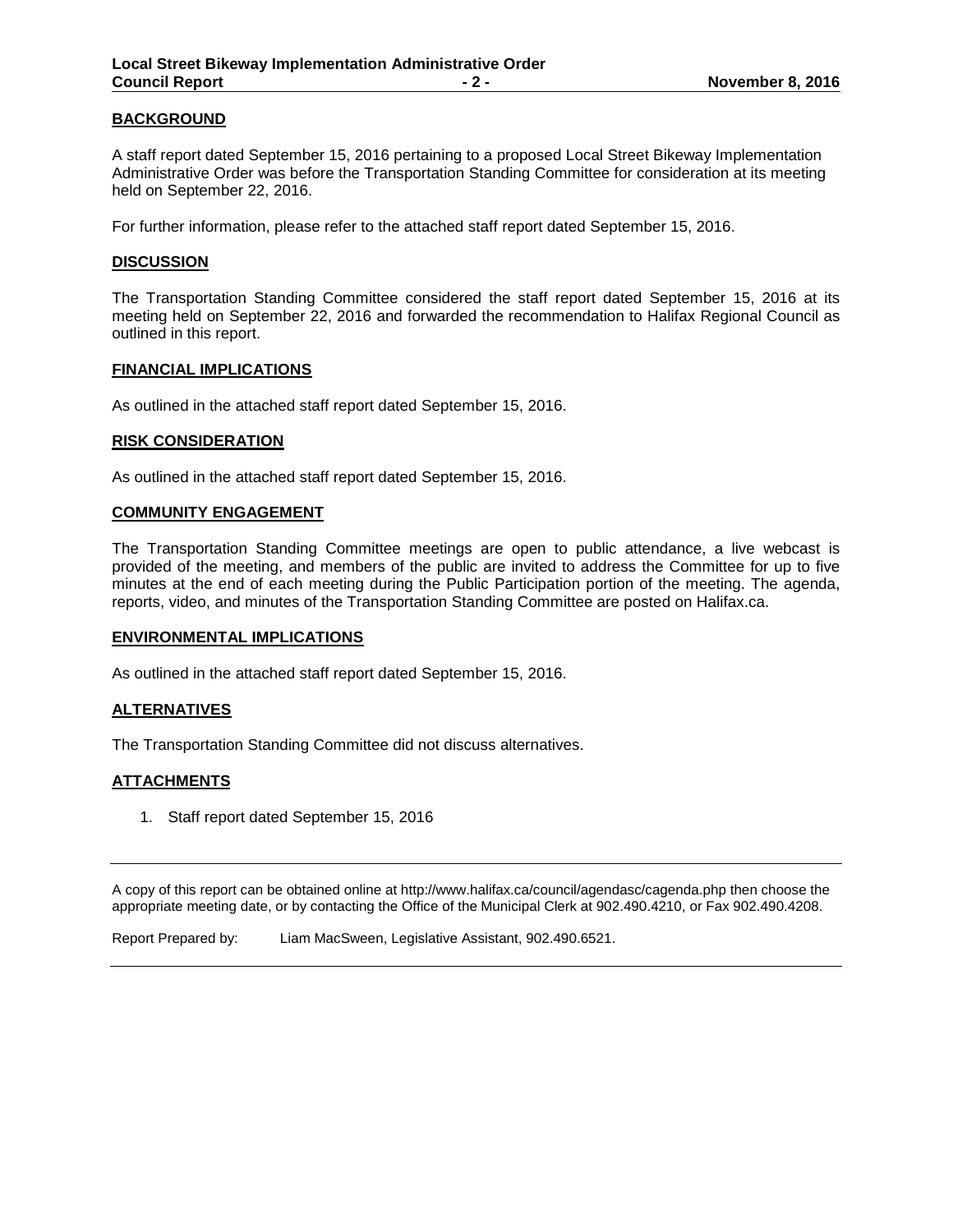

P.O. Box 1749 Halifax, Nova Scotia B3J 3A5 Canada

## **Attachment 1 Transportation Standing Committee September 22, 2016**

| TO:                  | Chair and Members of the Transportation Standing Committee           |
|----------------------|----------------------------------------------------------------------|
| <b>SUBMITTED BY:</b> | <b>Original Signed</b>                                               |
|                      | Taso Koutroulakis, P.Eng., A/Director, Transportation & Public Works |
| <b>DATE:</b>         | 15 September, 2016                                                   |
| <b>SUBJECT:</b>      | <b>Local Street Bikeway Implementation Administrative Order</b>      |

#### **ORIGIN**

Transportation Standing Committee, July 3, 2013, Item 5.1., MOVED by Councillor Mason, seconded by Councillor Watts, that in keeping with the motion of Regional Council of June 25, 2013 regarding the powers of Standing Committees to request reports within their mandate and with specific reference to the terms of reference of the Transportation Standing Committee clauses 3.1.2, 3.1.4, and 3.4.2, the Standing Committee requests that staff prepare a report on the development of a policy in HRM that would support the use of the Local Street Bikeway model.

Making Connections, 2014-19 Halifax Active Transportation Priorities Plan, Recommendation #18: "The municipality should consider the adoption of a policy to enable the implementation of Local Street Bikeways where shown on Maps 2 A, B, and C, including consistent signage to identify this type of facility."

#### **LEGISLATIVE AUTHORITY**

Section 322(1) of the Halifax Regional Municipality Charter states that "The Council may design, lay out, open,

expand, construct, maintain, improve, alter, repair, light, water, clean and clear streets in the Municipality."

Section 90(3) of the Motor Vehicle Act authorizes the Traffic Authority to mark lanes on a street and control their use.

#### **RECOMMENDATION**

It is recommended that the Transportation Standing Committee recommend that Regional Council approve the Administrative Order respecting Local Street Bikeway Implementation (Attachment # 1).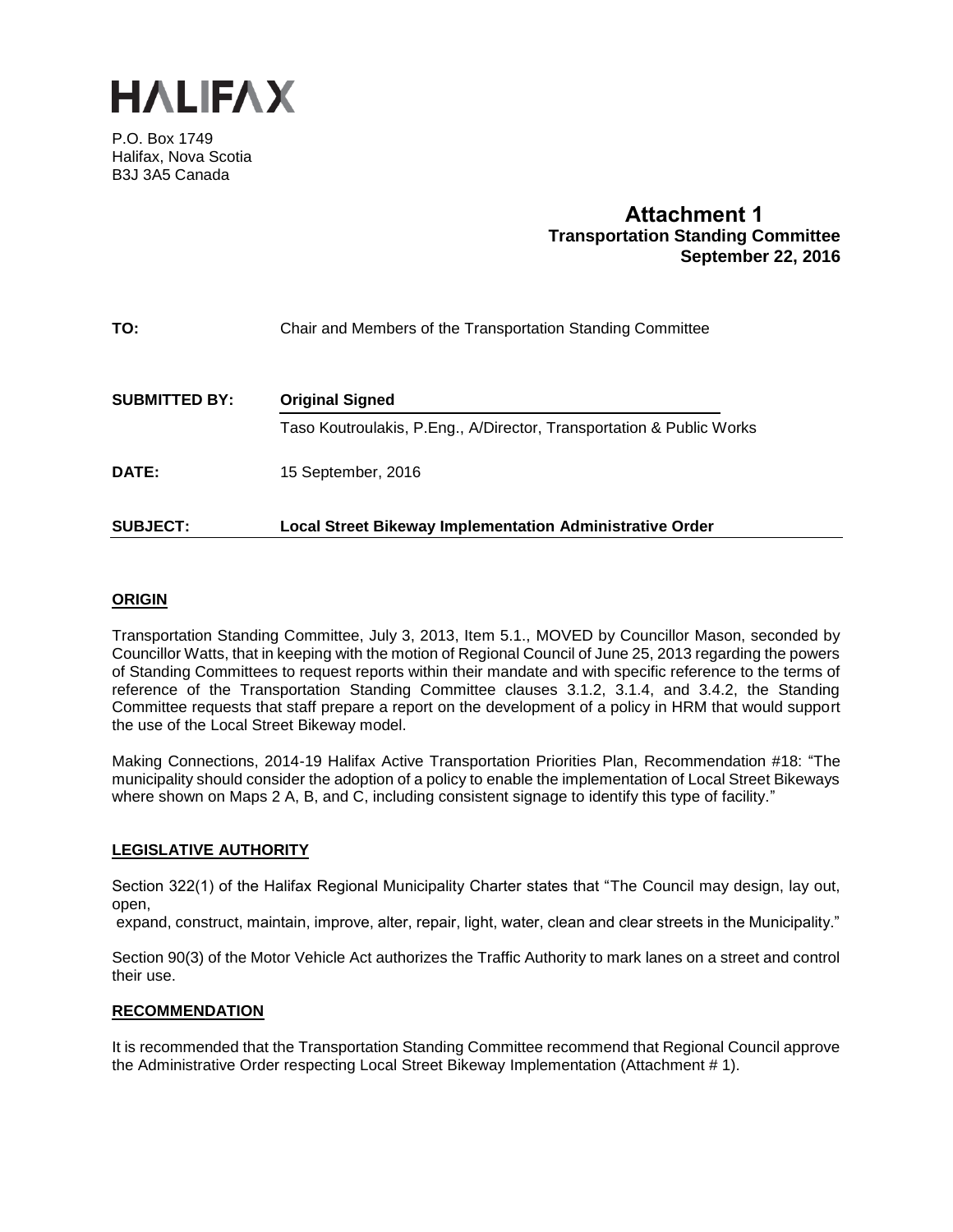#### **BACKGROUND**

The 2014-19 Active Transportation Priorities Plan (AT Plan) has objectives to expand and connect the onroad bicycling network, to increase the number of residents who bicycle for transportation purposes, and to focus on bicycling facilities that are attractive to new bicyclists and bicyclists of all ages and abilities. As noted above, there is a specific recommendation in the AT Plan for HRM to consider a policy to enable the implementation of Local Street Bikeways. This proposed Administrative Order (A.O.) 2016-002OP is in support of these objectives.

Section 6.3.1.3 of the AT Plan describes Local Street Bikeways as designated routes for bicycling on quieter, local streets. Following the process outlined in the attached A.O., these streets would be optimized for convenience, comfort, and safety for people on bicycles without the need to create separate lanes or remove on-street parking.

The key factor in creating safe environments for bicyclists of all levels of experience and comfort level to share the road with motor vehicles is to manage both the speed and volume of motor vehicles as required and to ensure that there are safe and convenient opportunities for bicyclists on these routes to cross intersections with higher order streets (collectors and arterials) as required. This proposed A.O. identifies a process to implement Local Street Bikeways and specifies the key criteria to be used in determining the design of such facilities.

Local Street Bikeways have been successfully implemented in other jurisdictions in North America such as Vancouver, BC, Montreal, QC, Winnipeg, MB, and Portland, OR under a variety of different labels such as "Bicycle Boulevard", "Neighbourhood Greenway" and "Bike/Walk Streets". "Local Street Bikeway" is the term used in Vancouver. This type of facility has been credited with enabling a rapid expansion of the bicycle network and helping to increase bicycle ridership.

The provisions in this A.O. are based on design guidance from the National Association of City Transportation Officials, reviews of similar projects, input from the City of Vancouver, and a functional planning exercise for the proposed North End Local Street Bikeway in Halifax in 2012-13. While there are no specific national guidelines for Local Street Bikeways, all of the elements that may be used in them are identified in approved Transportation Association of Canada guidelines.

The AT Plan identifies approximately 40 local streets proposed for designation as Local Street Bikeways. These routes were identified due to their connectivity to origins and destinations, their adjacency to commercial areas and their connectivity to other AT routes. Many of the proposed Local Street Bikeways in the AT Plan run parallel to higher order arterial or collector streets. The attached administrative order specifies that only those streets identified in the AT Plan as proposed Local Street Bikeways and as "route type to be determined" are eligible to be designated as "Local Street Bikeways". The A.O. also has a provision to consider routes on local streets parallel to the proposed street if analysis and public engagement conclude that the alternative street is a better option.

The Local Street Bikeway concept was introduced in HRM during the 2012-13 process to identify northsouth cycling corridors on the peninsula. A preliminary design concept for the streets running north-south between Agricola Street and Novalea Drive/Gottingen Street was developed, however it could not be considered because there was no policy to guide its assessment or implementation. In June 2013, Regional Council approved the implementation of the Windsor-Vernon-Seymour bicycle route. The Vernon and Seymour portions of that route were proposed as potential Local Street Bikeway segments that would be planned and considered for approval by Regional Council following the development of this administrative order.

The approved 2016-17 capital budget for "Active Transportation – Strategic Projects" includes funding for the planning of two Local Street Bikeways. One would be Vernon-Seymour and the other is proposed for a number of streets in the North End of the Peninsula, including Leaman, Isleville, Northwood, Creighton, Fuller and Maynard. These would be proposed to Council for approval as per the process in the proposed A.O.

#### **DISCUSSION**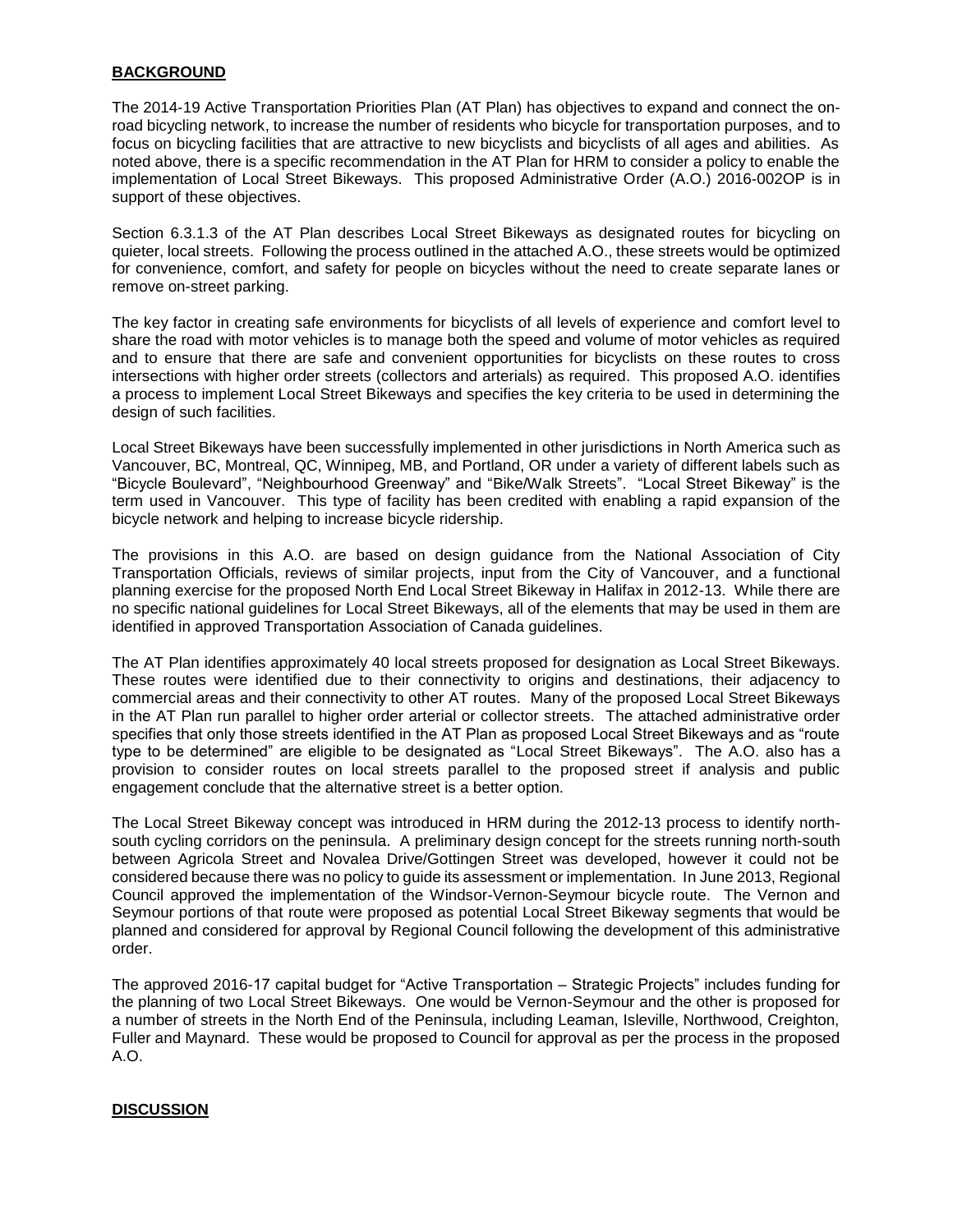Local Street Bikeways can have a variety of benefits. They can be implemented relatively quickly in many cases, especially if traffic calming or traffic diversion measures are not required. They generally do not require the removal of on-street parking or reductions in motor vehicle capacity. Because such facilities have lower motor vehicle speeds and volumes, they have been shown to be attractive to a wide range of cycling abilities, particularly to newer cyclists who tend to have safety concerns about using streets with a higher volume of motor vehicles.

The proposed planning and design process recognizes that the context for urban street situations can be complex and design treatments need to be tailored to the individual situation based on engineering and design judgement. Therefore, this A.O. aims to establish an overarching objective to establish corridors that promote safe sharing of the road, with a process and criteria that address the distinct context and resident/public interests that exist on each corridor.

The proposed basic elements of Local Street Bikeways are:

- wayfinding and route identification signage;
- pavement markings (typically sharrows, as defined in the A.O.);

Elements that will be incorporated if required include:

- treatments to facilitate the crossing of major and minor streets (e.g. refuge medians, curb extensions);
- treatments to modify motor vehicle speeds (e.g. traffic calming measures such as speed humps or curb extensions)
- treatments to modify motor vehicle volumes as required (e.g. traffic diversion measures);
- the assessment and improvement of pavement conditions; and
- the addition of bicycle amenities, streetscaping features and pedestrian enhancements where possible (e.g. a curb extension proposed for traffic calming would also provide shorter pedestrian crossing distances and may provide an opportunity for streetscaping);

The proposed administrative order establishes the process to designate Local Street Bikeways in HRM. Key proposed features of the process include:

- route analysis and preliminary design;
- mandatory notification of residents and property owners in the project area of the intent to plan and request approval of a Local Street Bikeway;
- community engagement as required;
- preliminary and detailed design based on criteria such as motor vehicle speed and volume control, intersection complexity, resident and public feedback, other HRM objectives; Internal HRM staff review from the perspectives of Halifax Fire and Emergency, Halifax Transit, Halifax Regional Police, Road Operations and Construction, Planning and Development, and Traffic Management. Others would also be consulted as required;
- Provisions for trial implementation for some Local Street Bikeways, especially any that propose traffic diversion measures;
- review and recommendation by Community Council and final approval by Regional Council; and,
- provisions for monitoring and the discontinuation of trial Local Street Bikeways.

Many of the proposed Local Street Bikeways in the AT Plan may only require the addition of basic features of pavement markings and signage to meet the criteria in this proposed A.O. Local streets already tend to have lower motor vehicle volumes and many have slower speeds. The route analysis considerations identified in the proposed A.O. provide guidance in this regard.

The involvement of other HRM business units is an important aspect of the A.O. Because these facilities will be located on local streets, there is no expected impact to transit or emergency services. Should traffic diversion measures be required, they would be designed in such a way as to allow emergency access. HRM Road Operations and Construction will be consulted in the design of each facility to ensure that any proposed features (e.g. traffic calming) do not impact service standards. Traffic Management will be a key part of reviewing proposed designs to ensure conformity with applicable laws and guidelines.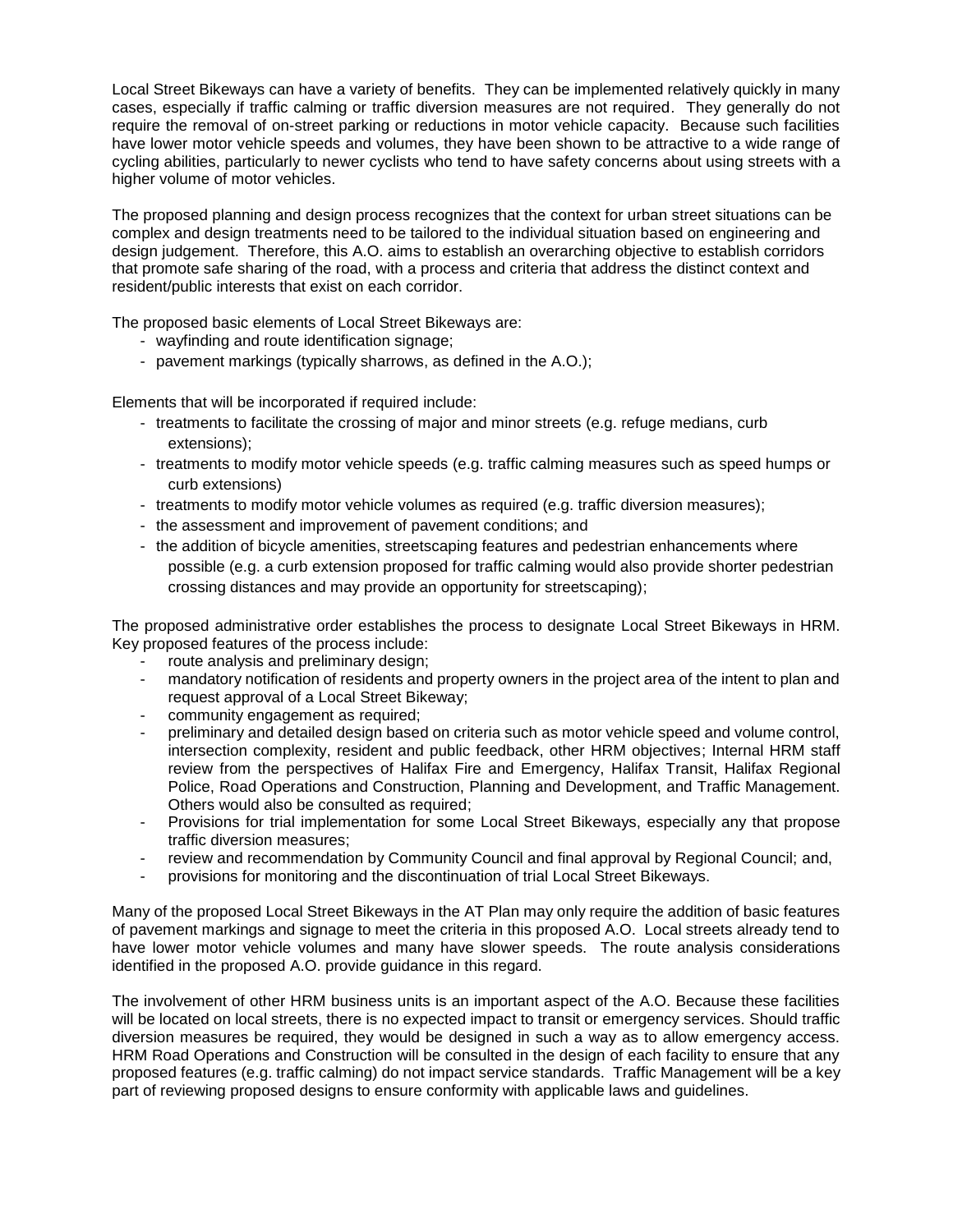As noted above, some Local Street Bikeways may require traffic calming or traffic diversion treatments to attain safe conditions for bicyclists and drivers of motor vehicles to share the road. Such treatments are also identified in HRM's Administrative Order 2015-004-OP Respecting Traffic Calming and in HRM's Neighbourhood Short-Cutting Policy. There are some similarities and differences between these policies.

Some differences include:

- The Traffic Calming AO and Neighbourhood Short-Cutting Policy are initiated via resident or Councillor requests or petitions to consider traffic calming or traffic diversion measures. The proposed Local Street Bikeway AO is initiated by staff based on the candidate route network in the Council-approved Active Transportation Priorities Plan;
- Final decisions on the implementation of treatments in the Traffic Calming AO and Neighbourhood Short-Cutting Policy are influenced by resident votes. The final decision on implementation of a Local Street Bikeway under this proposed AO is made by Regional Council based on a recommendation by Community Council; and,
- Implementation of the Local Street Bikeway Implementation AO only requires traffic calming or diversion treatments in certain situations. Consideration of traffic calming or traffic diversion is central to the other two policies.

Similarities between these three policies include:

- Establishment of processes for resident involvement:
- Identification of route analysis factors and thresholds;
- Requirement for Traffic Authority approval;
- The types of traffic calming or diversion treatments that would be considered (which are typically specified in national guidelines); and,
- Both the Traffic Calming A.O. and the proposed Local Street Bikeway A.O. establish 45km/h as a speed threshold that would necessitate further consideration of traffic calming measures. The proposed Local Street Bikeway A.O. also identifies speed thresholds in the 30km/h to 45km/h range that may require consideration of traffic calming measures.

If there are resident or councillor requests for measures to reduce vehicle speed or volume on local streets that are already designated as proposed Local Street Bikeways in the Active Transportation Priorities Plan, it would be the practice that such streets are referred for consideration under the proposed Local Street Bikeway A.O.

#### **FINANCIAL IMPLICATIONS**

There are no direct financial implications in approving this policy. Should this policy be approved, implementation of Local Street Bikeway routes would be incorporated into annual capital budget planning and approvals and would be incorporated into the Active Transportation – Strategic Projects capital budget. The capital costs to implement local street bikeways will vary depending on the extent to which physical changes are required to attain the conditions for motorists and bicyclists to share the road in as safe a manner as possible. The costs will also depend on the extent to which implementation of local street bikeways can be integrated into regular roadway rehabilitation costs. The intent is to implement local street bikeway projects in conjunction with regular state of good repair maintenance as much as possible.

To provide a general idea of potential costs, some of the proposed routes may only require the addition of pavement markings and signage which would cost under \$20,000. Other proposed routes may require traffic calming measures and/or new intersection treatments where the costs could exceed \$100,000. These costs would be specified as each project is submitted for approval and would also be reflected in annual capital budget requests.

#### **RISK CONSIDERATION**

The risks associated with the approval of the proposed administrative order are low.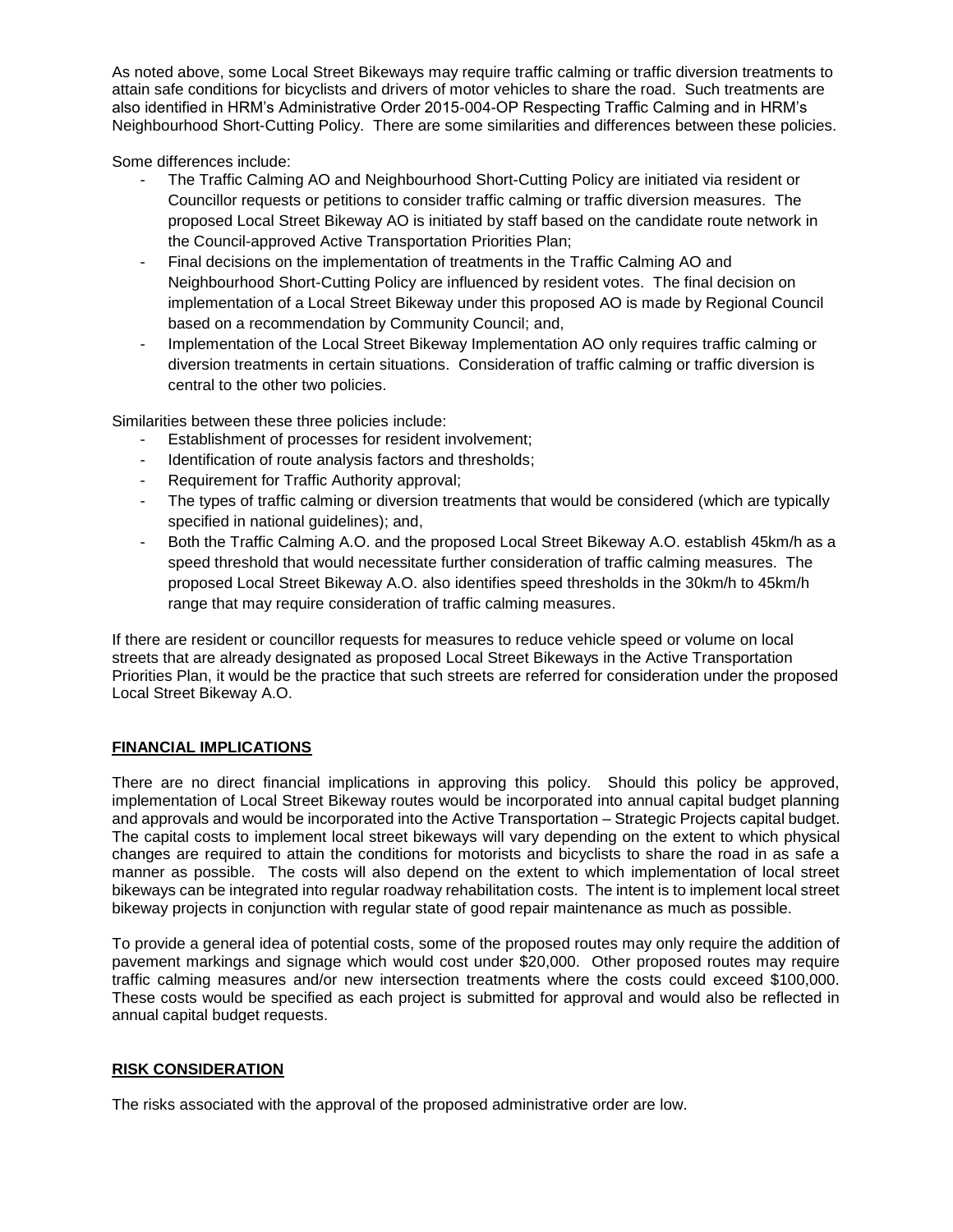#### **COMMUNITY ENGAGEMENT**

There has been no direct community engagement on the development of this policy. This facility type was proposed to the public in both consultations on the north-south peninsula bike route and in the development of the Active Transportation Priorities Plan. In both cases the concept was broadly supported.

The engagement of the community, particularly abutters and those on adjacent streets is considered key to the success of developing successful Local Street Bikeways. Such notification and engagement is described in the process in the attached A.O. 2016-002OP.

#### **ENVIRONMENTAL IMPLICATIONS**

Attracting more residents to bicycle for utilitarian purposes reduces the number of residents in cars. This helps improve air quality and reduce greenhouse gas emissions.

The Local Street Bikeway facility type has been credited with attracting residents to bicycling in the jurisdictions in which it has been introduced. This is because quieter local streets are attractive to newer bicyclists who may fear sharing the road with a larger number of motor vehicles and because they help to establish a connected municipal network of bicycling routes.

#### **ALTERNATIVES**

Regional Council may decline the approval of the Local Street Bikeway facility type and continue to work with the remaining facility types in the AT Plan. The implications of this are that the municipality would have a reduced "tool-kit" of facility types to employ and may need to rely on the use of painted bike lanes on collector or arterial streets to complete the on-street bicycle network. Implementing bike routes on such streets often involves trade-offs of reduced on-street parking or motor vehicle capacity which can be challenging to implement. Also, a network made up of entirely of such routes may not be as attractive to new or less confident cyclists.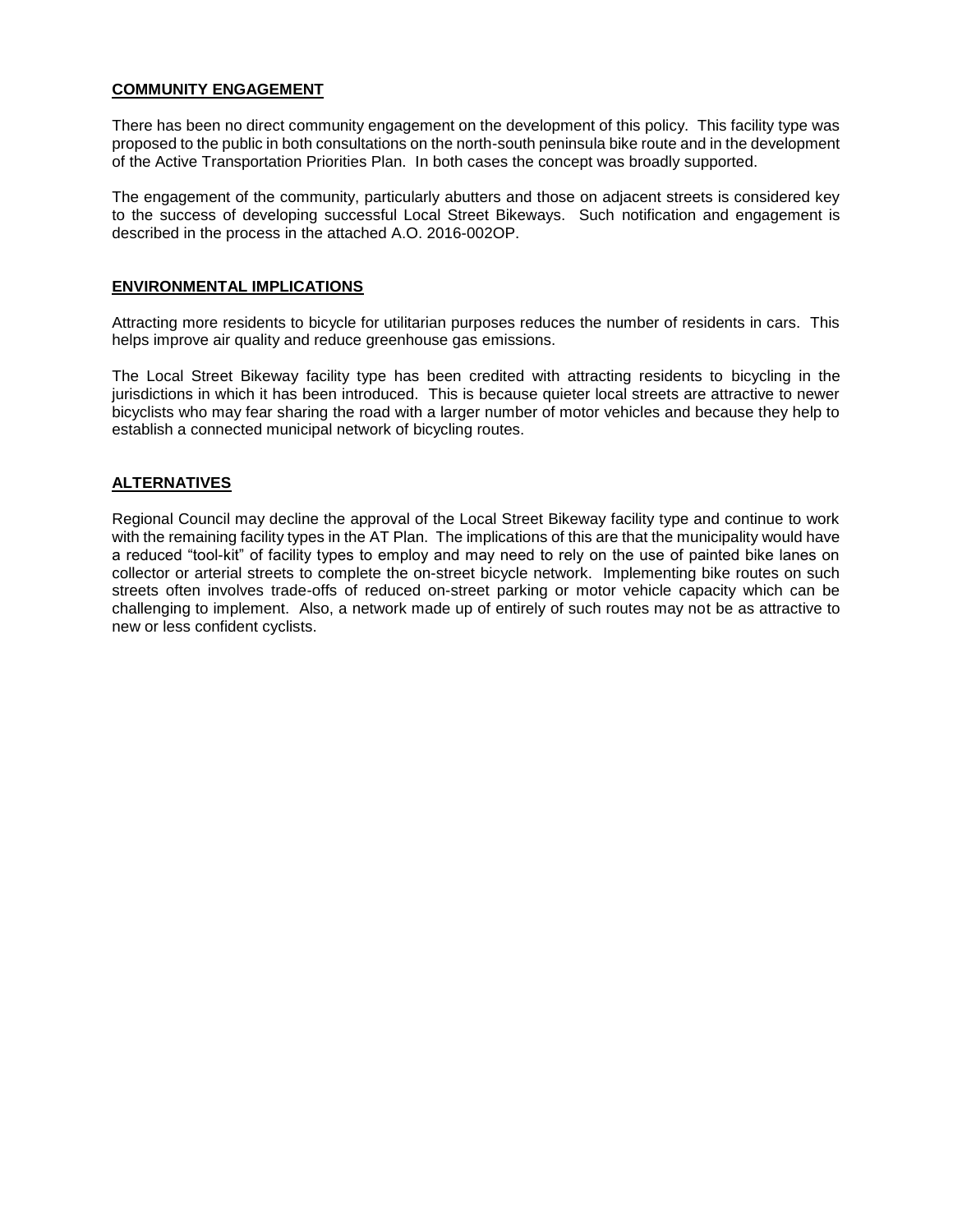#### **ATTACHMENTS**

Attachment 1 - Proposed Administrative Order number 2016-002OP, Respecting the Implementation of Local Street Bikeways

A copy of this report can be obtained online at http://www.halifax.ca/commcoun/index.php then choose the appropriate Community Council and meeting date, or by contacting the Office of the Municipal Clerk at 902.490.4210, or Fax 902.490.4208.

\_\_\_\_\_\_\_\_\_\_\_\_\_\_\_\_\_\_\_\_\_\_\_\_\_\_\_\_\_\_\_\_\_\_\_\_\_\_\_\_\_\_\_\_\_\_\_\_\_\_\_\_\_\_\_\_\_\_\_\_\_\_\_\_\_\_\_\_\_\_\_\_\_\_\_\_\_\_\_

| Report Prepared by: | David MacIsaac, Active Transportation Supervisor 902.490.1665         |
|---------------------|-----------------------------------------------------------------------|
| Report Approved by: | Dave Hubley, P.Eng., Manager, Project Planning & Design, 902 490.4845 |

\_\_\_\_\_\_\_\_\_\_\_\_\_\_\_\_\_\_\_\_\_\_\_\_\_\_\_\_\_\_\_\_\_\_\_\_\_\_\_\_\_\_\_\_\_\_\_\_\_\_\_\_\_\_\_\_\_\_\_\_\_\_\_\_\_\_\_\_\_\_\_\_\_\_\_\_\_\_\_\_\_\_\_\_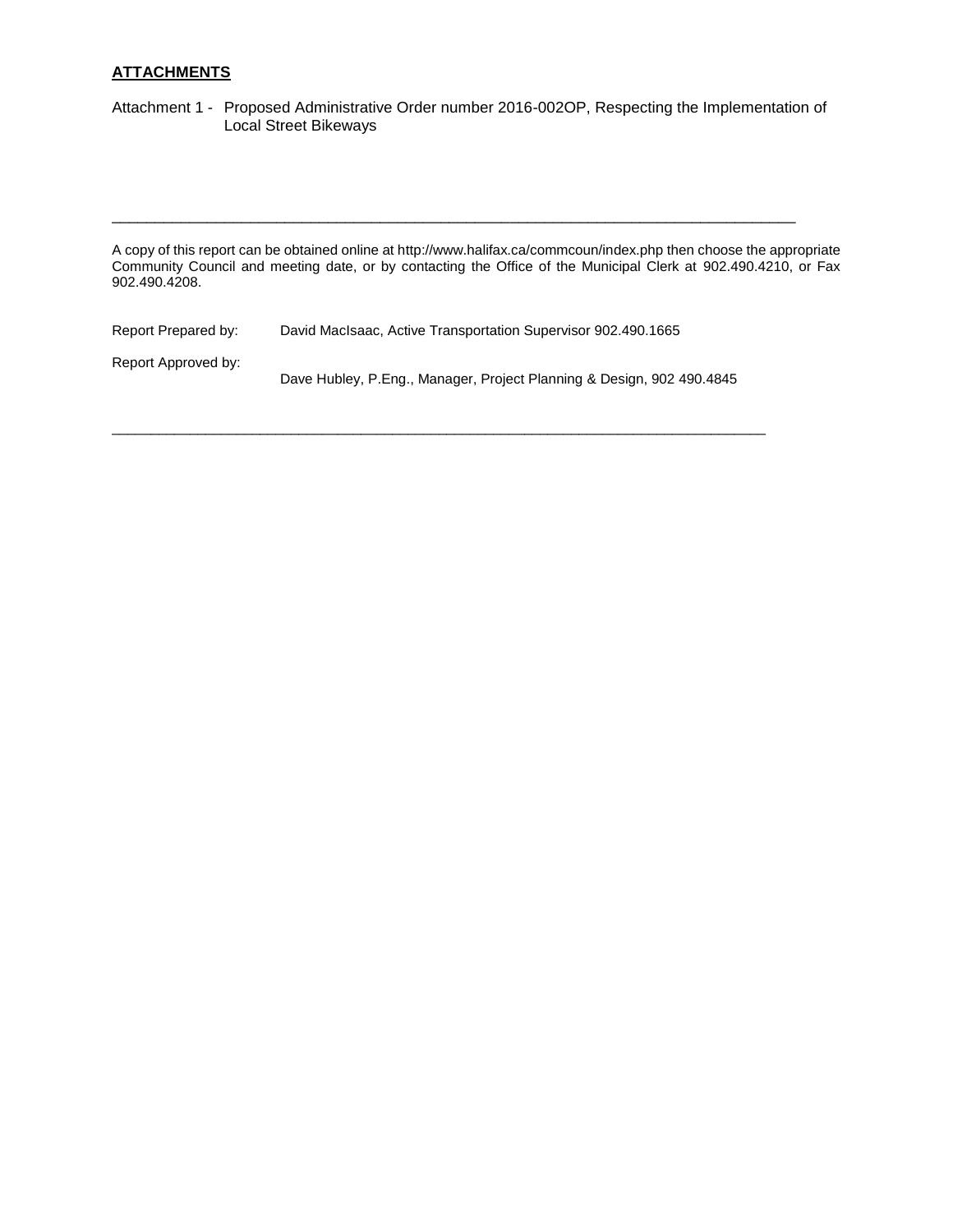# **Attachment 1 (Proposed Administrative Order)**

# **TABLE OF CONTENTS**

| <u>Item</u>                         |                                                                       | <b>Section Number(s)</b> |
|-------------------------------------|-----------------------------------------------------------------------|--------------------------|
| <b>Short Title</b>                  |                                                                       | 1                        |
| Description of Local Street Bikeway |                                                                       | 2                        |
| Purpose of Administrative Order     |                                                                       | 3                        |
| Interpretation                      |                                                                       | 4                        |
|                                     | Roles and Responsibilities                                            | $5-6$                    |
|                                     | Eligibility for Identification of a Proposed Local Street Bikeway     | 7                        |
|                                     | Monitoring of Designated Local Street Bikeways                        | 8                        |
| <b>Schedules</b>                    |                                                                       | 13                       |
| $\blacksquare$                      | Schedule 1                                                            | Page 7                   |
|                                     | Local Street Bikeway Implementation Process at a Glance               |                          |
| $\blacksquare$                      | Schedule 2<br>Route Analysis Considerations for Local Street Bikeways | Pages 8-9                |
|                                     | Schedule 3<br>Planning Process to Designate Local Street Bikeways     | Pages 10-14              |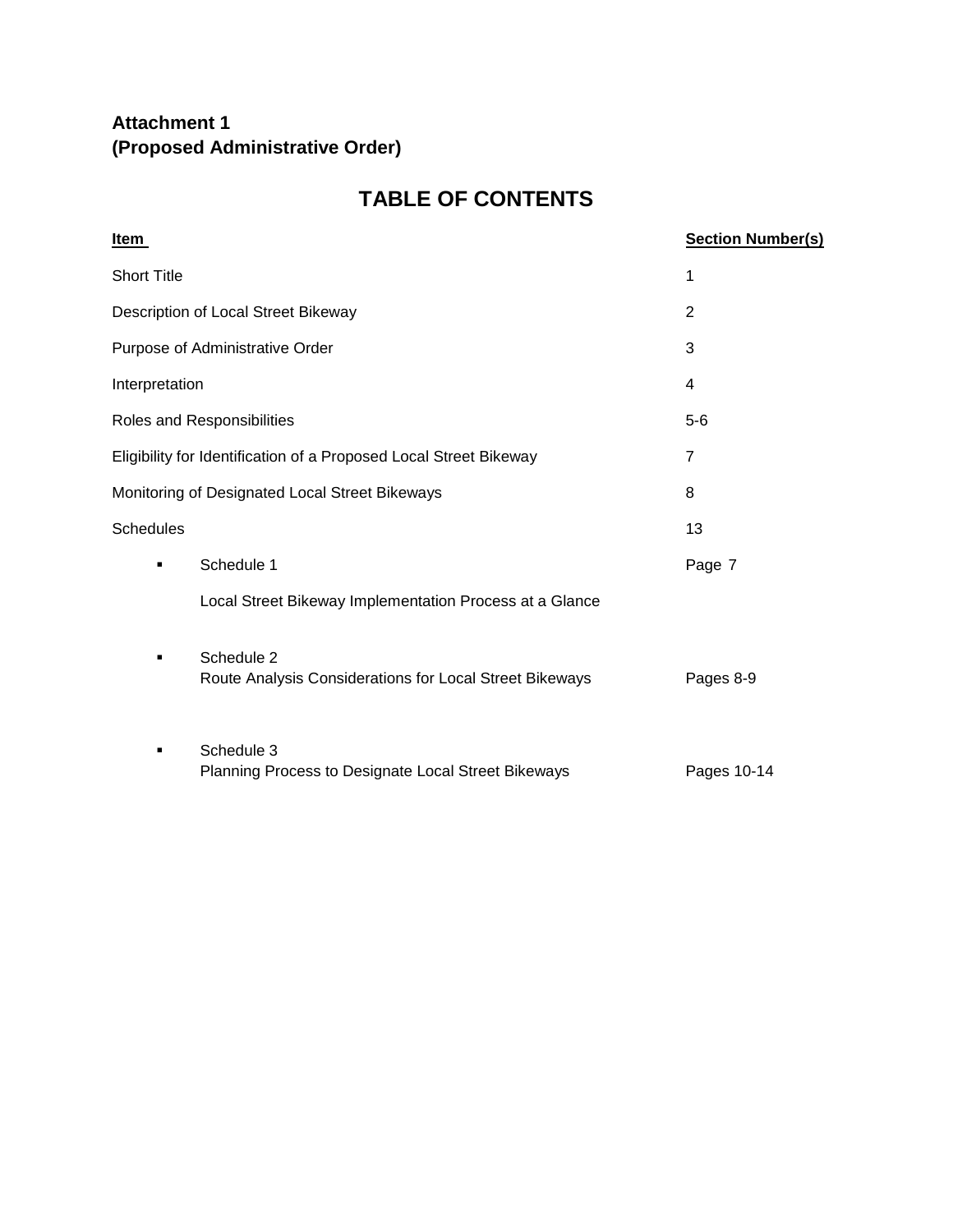## **ADMINISTRATIVE ORDER NUMBER 2016-002-OP**

#### **RESPECTING THE IMPLEMENTATION OF LOCAL STREET BIKEWAYS**

**WHEREAS** the Municipality aims to provide a connected network of on-street and off-street bicycling facilities to attain modal share targets set out in the Regional Municipal Planning Strategy of the Municipality;

**AND WHEREAS** the use of local streets that have been modified where necessary to optimize bicycle travel is a recognized bicycle facility type, known as a Local Street Bikeway;

**AND WHEREAS** the Municipality wants to provide the framework for the planning, designation and implementation of Local Street Bikeways in the Municipality;

**BE IT RESOLVED AS AN ADMINISTRATIVE ORDER** of the Council of the Halifax Regional Municipality under the authority of the *Halifax Regional Municipality Charter* and the *Motor Vehicle Act,* as follows:

#### **Short Title**

1. This Administrative Order may be cited as the "*Local Street Bikeway Implementation Administrative Order*".

#### **Description of Local Street Bikeways**

2. (1) A Local Street Bikeway includes features as set out in subsection (2) that are intended to:

(a) create convenient routes for bicycling; and,

(b) help to create conditions on the streets where people of all cycling abilities and skill levels can comfortably share the street with motor vehicles without the addition of separated bicycle lanes or paths.

- (2) A Local Street Bikeway has the following features:
	- (a) designated by the Municipality as a Local Street Bikeway;
	- (b) signs and pavement markings to designate the Local Street Bikeway;

(c) where necessary, speed or volume management measures, to reduce motor vehicle speeds and discourage through trips by motor vehicles; and

(d) as required, intersection treatments to create safe, convenient bicycle crossings of major collector streets and minor collector streets.

- (3) Local Street Bikeways must avoid:
	- (a) Halifax Transit and truck routes, when possible; and,
	- (b) impact on the operation of emergency vehicles.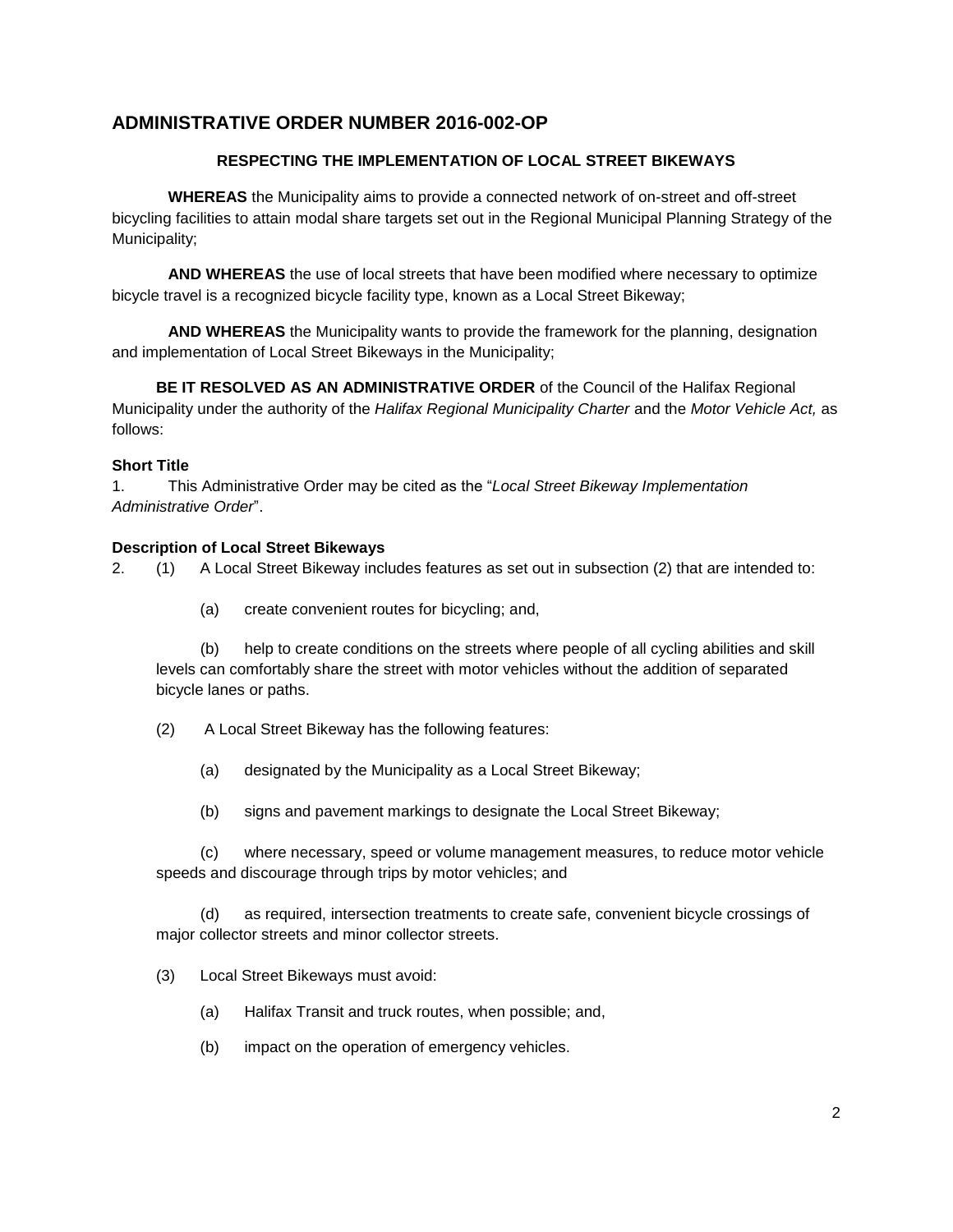#### **Purposes of Administrative Order**

3. The purposes of this Administrative Order are to establish the processes to designate Local Street Bikeways, which include:

- (a) public notification and community engagement;
- (b) route analysis and design of features;
- (c) the decision-making framework; and
- (d) a process to monitor existing Local Street Bikeways.

#### **Interpretation**

4. In this Administrative Order,

(a) "85th Percentile Speed" means the speed at or below which eighty-five percent (85%) of vehicles on a roadway are travelling;

(b) "Active Transportation Greenway" means a multi-use trail suitable for the broadest range of active transportation users, such as walkers, cyclists, skateboarders, and inline skaters;

(c) "Active Transportation Priorities Plan" means the Council adopted document "Making Connections: Halifax Active Transportation Priorities Plan 2014-2019" as revised from time to time;

(d) *"*arterial street" means an arterial street as set out in the latest edition of the *Municipal Design Guidelines* of the Municipality*;*

(e) *Bikeway Traffic Control Guidelines for Canada"* means the latest edition of this manual published by the Transportation Association of Canada;

(f) "Community Council" means the council of a community established pursuant to the *Halifax Regional Municipality Charter*;

(g) "Council" means the Council of the Municipality;

(h) "intersection treatments" means measures to facilitate crossings for bicyclists at locations where a Local Street Bikeway crosses another street;

(i) "local street" means a street in a primarily residential area, designed and constructed with the primary purpose of providing access to properties directly fronting the street;

(j) "Local Street Bikeway" means a street with low motorized traffic volumes and speeds, modified to optimize bicycle travel, and designated by the Municipality as such;

(k) "major collector street" means a major collector street as set out in the latest edition of the *Municipal Design* of the Municipality*;*

(l) "major street crossing" means the intersection of the Local Street Bikeway with an arterial street or major collector street with right-of-way priority on the major collector street;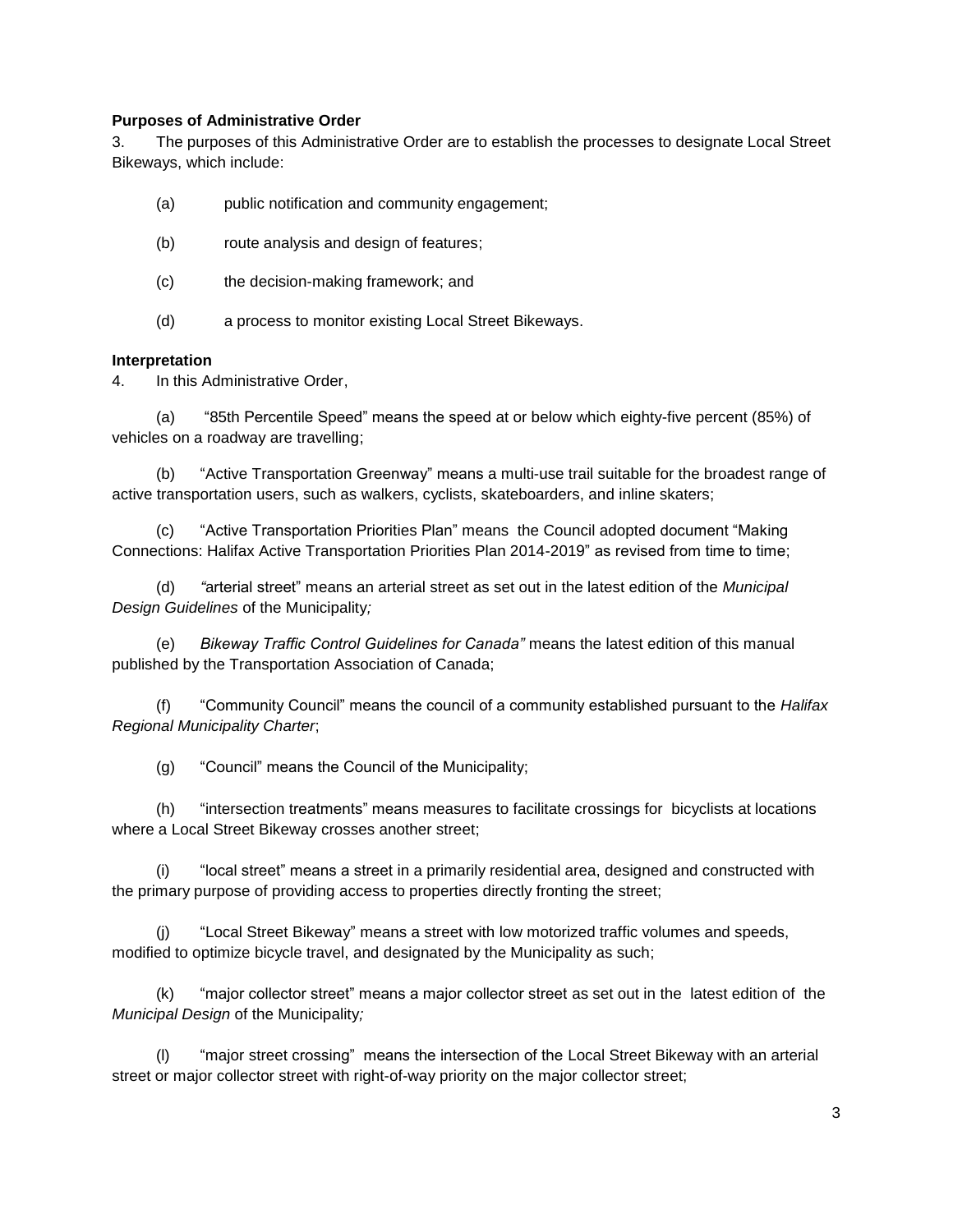(m) *Manual of Uniform Traffic Control Devices for Canada* means the latest edition of this manual published by the Transportation Association of Canada;

(n) "minor collector streets" means a minor collector street as set out in latest edition of the *Municipal Design Guidelines* of the Municipality

(o) "minor street crossing" means the intersection of the Local Street Bikeway with another street with low motor vehicle volumes and speeds such as another local street or minor collector street;

(p) "Municipality" means the Halifax Regional Municipality;

(q) "off-set intersections" include two local streets that intersect with a major collector street or arterial street at two closely spaced T-junctions, instead of at a four legged intersection;

(r) "project area" means the street proposed or designated as a Local Street Bikeway; and may include cross streets one block in either **Diagram of off-set intersection for illustrative purposes only** 

direction; the next parallel street; and streets for which the project street is the sole link, as determined by staff;

(s) "protected bicycle lane" means an exclusive bicycle facility that is physically separated from motor traffic and also distinct from the sidewalk;

"route identification signage" means signs that confirm the identity of the Local Street Bikeway being traveled;

(u) "sharrow" means a shared lane pavement marking consisting of a white bicycle icon below a white chevron which is placed on the pavement in the intended area of bicycle travel;

(v) "staff" means the staff of the Municipality;

(w) "street" means a public street as defined in clause 3(bu) of the Halifax Regional Municipality Charter, S.N.S. 2008, c.39;

(x) "streetscaping" means the physical elements of a street, including the surfacing (e.g. asphalt roadway, concrete curb and sidewalk, grass boulevard) and also any street furniture, trees, and other elements that combine to form the street's character;

(y) "Traffic Authority" means the Traffic Authority of the Municipality appointed by the Council pursuant to the *Halifax Regional Municipality Charter* and the *Motor Vehicle Act;*

(z) "traffic calming" means measures to reduce motor vehicle speed as described in applicable professional guidelines, such as speed humps, raised crosswalks, curb extensions, and traffic circles;

(aa) "traffic diversion" means measures that reduce or discourage motor vehicle through traffic by physically or operationally reconfiguring select features along the Local Street Bikeway such as described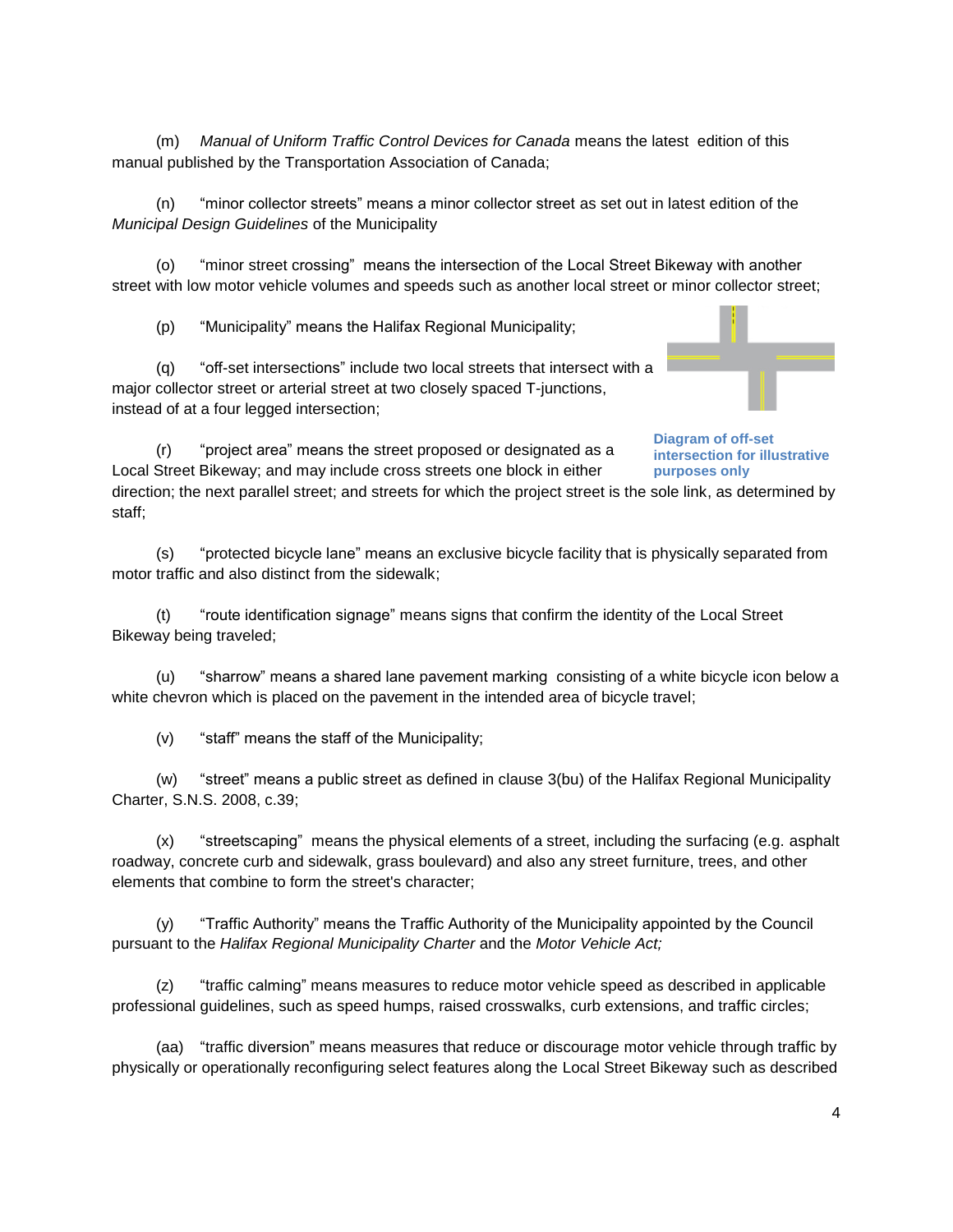in applicable professional guidelines which may include signed mandatory turns, channelized right-in or right-out islands, and diagonal diverters;

(ab) "truck route" means any truck route identified in By-law T-400, the *Truck Routes By-law*;

(ac) "vpd" means vehicles per day; and

(ad) "wayfinding signage" means signs that help people orient themselves in physical space and navigate from place to place with ease.

#### **Roles and Responsibilities**

5. Staff shall co-ordinate the implementation of this Administrative Order.

6. Council shall consider whether to designate a Local Street Bikeway on its own motion or on the recommendation by a Community Council.

#### **Eligibility for Identification of a Local Street Bikeway**

7. Council may designate a Local Street Bikeway if:

(a) the route is designated as a candidate route in the Active Transportation Priorities Plan or Council otherwise designates the route by resolution; and

(b) Schedules 1, 2 and 3 have been followed.

#### **Monitoring of Designated Local Street Bikeways**

8. Subject to Schedule 3, to ensure that a Council approved Local Street Bikeways is operating as desired, qualitative and quantitative monitoring of each Local Street Bikeway may be carried out from time to time, including monitoring:

- (a) volumes of motor vehicle and bicycle traffic, as determined by traffic counts;
- (b) motor vehicle speeds, as determined by speed studies;
- (c) facility satisfaction, as determined by surveys of users and abutters;
- (d) abutter perspectives; and
- (e) observed street user behaviours, such as at intersections or any other potential conflict points.

#### **Schedules**

9. The Schedules attached to this Administrative Order shall form part of this Administrative Order.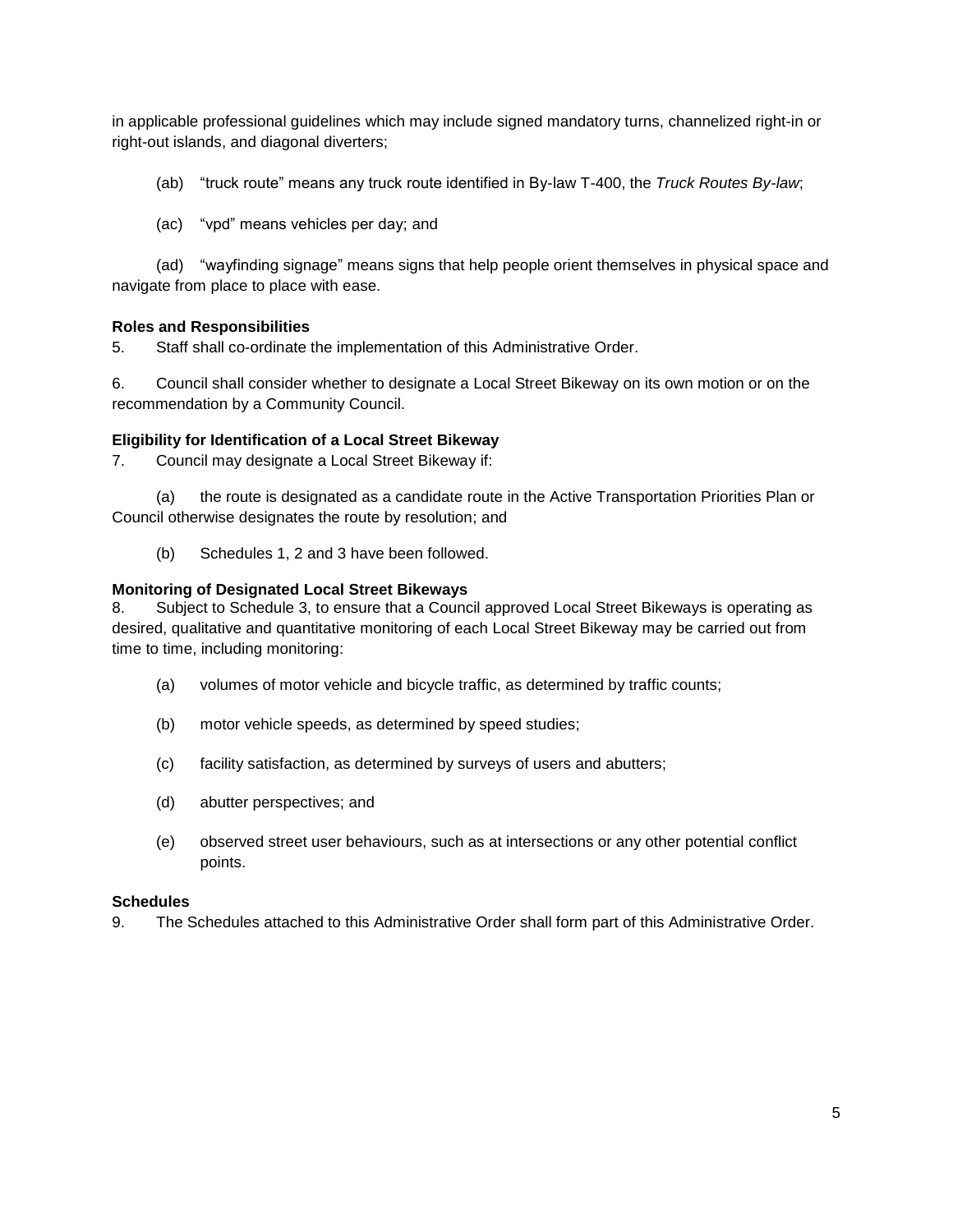Done and passed in Council this day of , 2016.

**Mayor**

**Municipal Clerk**

**\_\_\_\_\_\_\_\_\_\_\_\_\_\_\_\_\_\_\_\_\_\_\_\_\_\_\_\_\_\_\_\_\_\_\_\_**

**\_\_\_\_\_\_\_\_\_\_\_\_\_\_\_\_\_\_\_\_\_\_\_\_\_\_\_\_\_\_\_\_\_\_\_\_**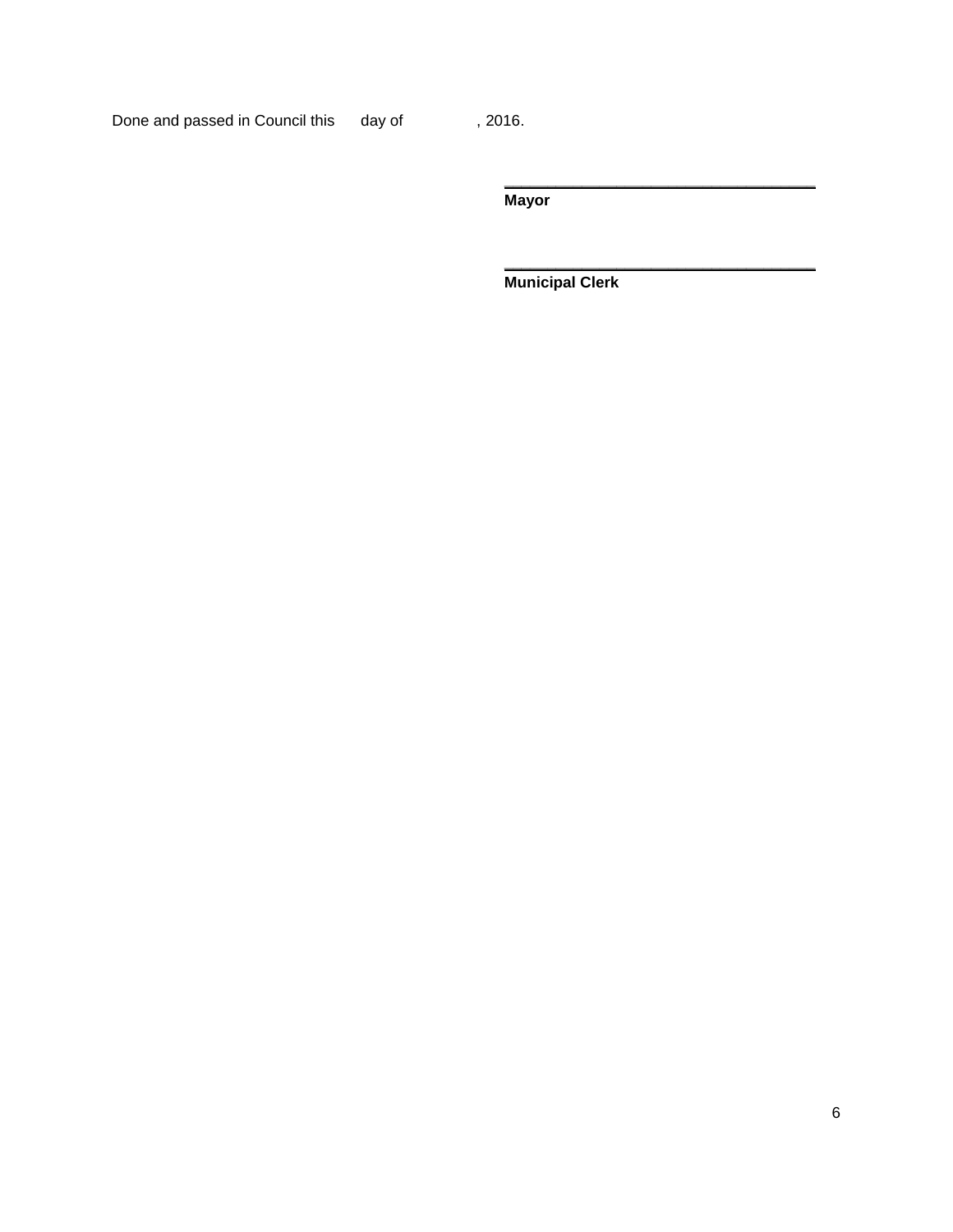

#### **Schedule 1: Local Street Bikeway Implementation Process at a Glance**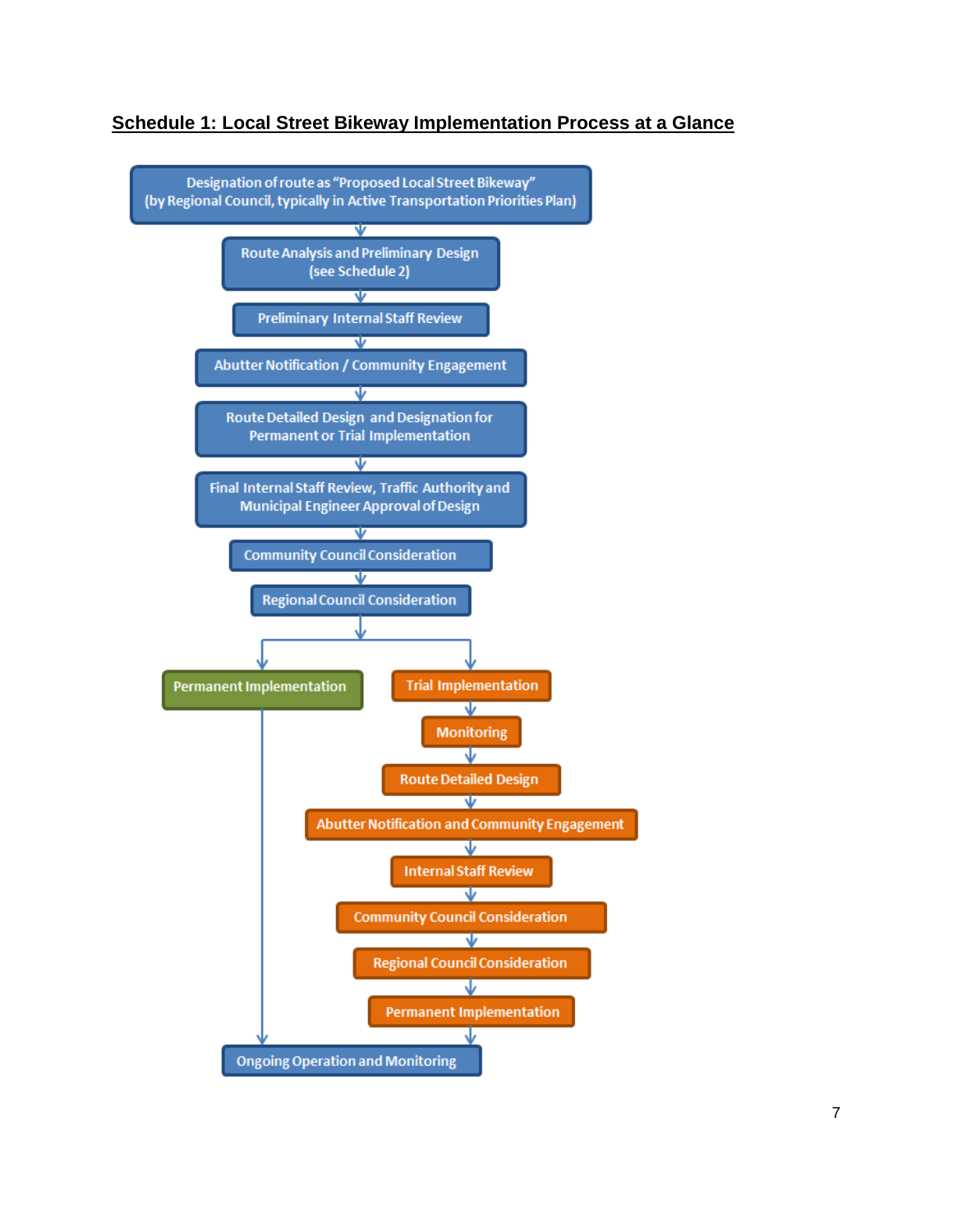# **Schedule 2: Route Analysis Considerations for Local Street Bikeways**

This Schedule outlines general factors that shall be considered in the route analysis and design of Local Street Bikeways. The context for urban street situations can be complex and design treatments need to be tailored to the individual situation based on engineering and design judgement.

| <b>Factor</b>                                      | <b>Considerations/Criteria</b>                                                                                                                                                                                                                                                                                                                                                                                                                                                                                                                                                                                                                                                                                                                                                                       |
|----------------------------------------------------|------------------------------------------------------------------------------------------------------------------------------------------------------------------------------------------------------------------------------------------------------------------------------------------------------------------------------------------------------------------------------------------------------------------------------------------------------------------------------------------------------------------------------------------------------------------------------------------------------------------------------------------------------------------------------------------------------------------------------------------------------------------------------------------------------|
| Bicycle and<br>pedestrian<br>volume                | In order to help measure the impact of the proposed Local Street Bikeway, baseline<br>information on the number of pedestrians and bicyclists using the corridor will be<br>collected. In addition to volume, information such as demographics, behaviours and<br>other factors will be gathered.                                                                                                                                                                                                                                                                                                                                                                                                                                                                                                    |
| Motor vehicle<br>speed                             | Reducing the speed differential between motor vehicles and bicyclists improves the<br>bicycling environment by reducing overtaking events, enhancing drivers' ability to<br>see and react, and diminishing the severity of crashes if they occur.<br>Routes with 85 <sup>th</sup> percentile vehicle speeds under 30 km per hour shall not require<br>consideration of traffic calming.<br>Routes with 85 <sup>th</sup> percentile speeds between 30 and 45km per hour may require<br>consideration of traffic calming.<br>Routes with 85 <sup>th</sup> percentile speeds over 45 km per hour shall require consideration<br>of traffic calming.                                                                                                                                                     |
| Motor vehicle<br>volume                            | Because bicyclists share the roadway with motor vehicles on Local Street Bikeways,<br>motor vehicle traffic volumes significantly impact the comfort of people on bicycles --<br>higher vehicle volumes decrease bicyclist comfort and may lead to a greater<br>potential for conflicts.<br>Motor vehicle volumes, on local streets, under one thousand (1,000) vpd do not<br>require measures to divert traffic from the Local Street Bikeway.<br>Motor vehicle volumes, on local streets, over one thousand (1,000) vpd may require<br>measures for traffic diversion.<br>Along short sections of Local Street Bikeway Corridors that exceed desirable<br>thresholds for motor vehicle volumes, other kinds of low stress bicycle facilities may<br>be considered such as protected bicycle lanes. |
| Intersection at<br><b>Major Street</b><br>Crossing | Locations where a Local Street Bikeway crosses a major collector street with right-<br>of-way priority on the major collector street may pose an obstacle and hinder the<br>objective of accommodating the widest range of cycling abilities and skill levels.<br>Intersection treatments to mitigate these obstacles shall be considered. In<br>determining whether to apply a treatment and the type of treatment to apply,<br>considerations include:<br>street width (more than two (2) lanes to cross);<br>(a)<br>intersection complexity such as multi-leg or offset intersections, or the<br>(b)<br>presence of merge lanes or turning lanes;<br>speed and volume of vehicles on the street to be crossed;<br>(c)                                                                             |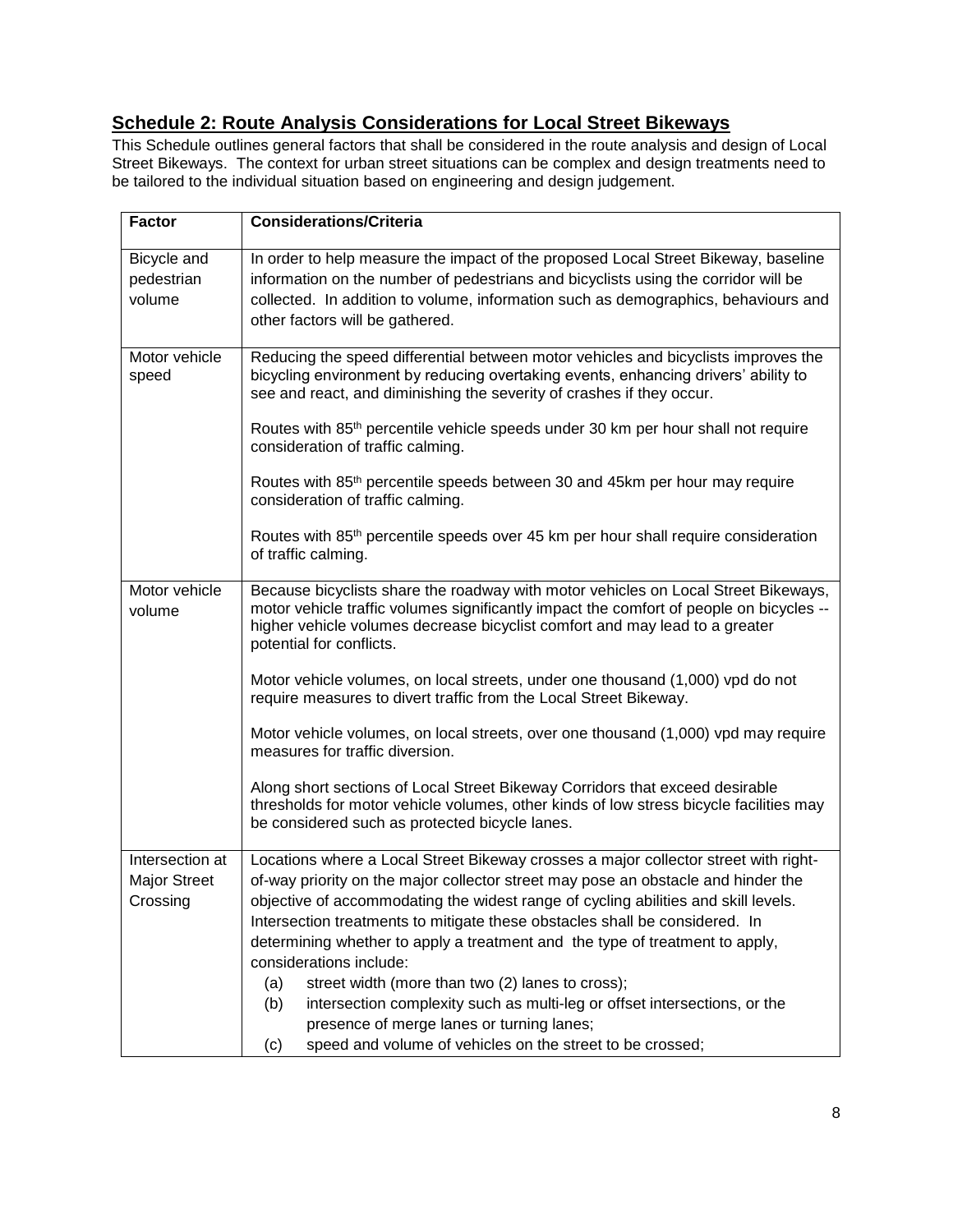|                                                                                                  | (d)<br>crossing gaps (there are no established thresholds for assessing gaps for<br>bicyclists, but modified pedestrian crossing warrant criteria may be used);<br>and<br>assessment of impact on the motor vehicle capacity, safety and operations<br>(e)<br>of the impacted streets.                                                                                                                                                                                                                                                                                                                                                                                                   |  |
|--------------------------------------------------------------------------------------------------|------------------------------------------------------------------------------------------------------------------------------------------------------------------------------------------------------------------------------------------------------------------------------------------------------------------------------------------------------------------------------------------------------------------------------------------------------------------------------------------------------------------------------------------------------------------------------------------------------------------------------------------------------------------------------------------|--|
| Intersection at<br><b>Minor Street</b><br>Crossing                                               | Where possible, the Local Street Bikeway shall have stretches of at least 0.8km or<br>more of continuous travel without stop sign control between major street crossings.<br>Achieving this objective may require changes to intersections with other local<br>Any proposed changes at crossings of minor collector streets are subject<br>streets.<br>to an assessment of the impact on the motor vehicle capacity, safety and<br>operations of the impacted streets.                                                                                                                                                                                                                   |  |
| Pavement<br>Surface<br>Quality                                                                   | Poor quality or rough pavements may be considered for upgrading prior to<br>implementing the Local Street Bikeway.                                                                                                                                                                                                                                                                                                                                                                                                                                                                                                                                                                       |  |
| <b>Bicycle</b><br>Amenities                                                                      | Opportunities to add tire pumps, repair stations, bicycle racks, rest areas and other<br>potential amenities may be identified and considered for inclusion.                                                                                                                                                                                                                                                                                                                                                                                                                                                                                                                             |  |
| Other<br>enhancements                                                                            | Opportunities for other enhancements may be considered, including<br>(a)<br>tree planting;<br>streetscaping or pedestrian improvements such as refuge medians or<br>(b)<br>reduced crossing distances; and,<br>(c)<br>other features that may be identified and included in the design.                                                                                                                                                                                                                                                                                                                                                                                                  |  |
| Traffic volume<br>and speed on<br>adjacent<br>streets                                            | Where traffic calming or traffic diversion measures are introduced as a part of a<br>Local Street Bikeway, staff shall consider and aim to avoid any detrimental impact<br>on traffic volumes or speed on adjacent streets. As part of the planning for each<br>project, there shall be a motor vehicle operational analysis if traffic calming or traffic<br>diversion measures are being considered. If a significant impact is projected (e.g.<br>an adjacent local street has the potential to exceed 3,000 vpd) this may be grounds<br>for proposing other treatments, or for recommending trial implementation, or for<br>proposing another corridor for the Local Street Bikeway. |  |
| Key origins<br>and<br>destinations<br>and other<br>transportation<br>services/<br>infrastructure | The primary potential origins and destinations along the routes will be identified to<br>ensure connectivity. Other transportation infrastructure such as transit routes, other<br>AT routes and carshare locations will be identified to help foster integrated mobility<br>opportunities.                                                                                                                                                                                                                                                                                                                                                                                              |  |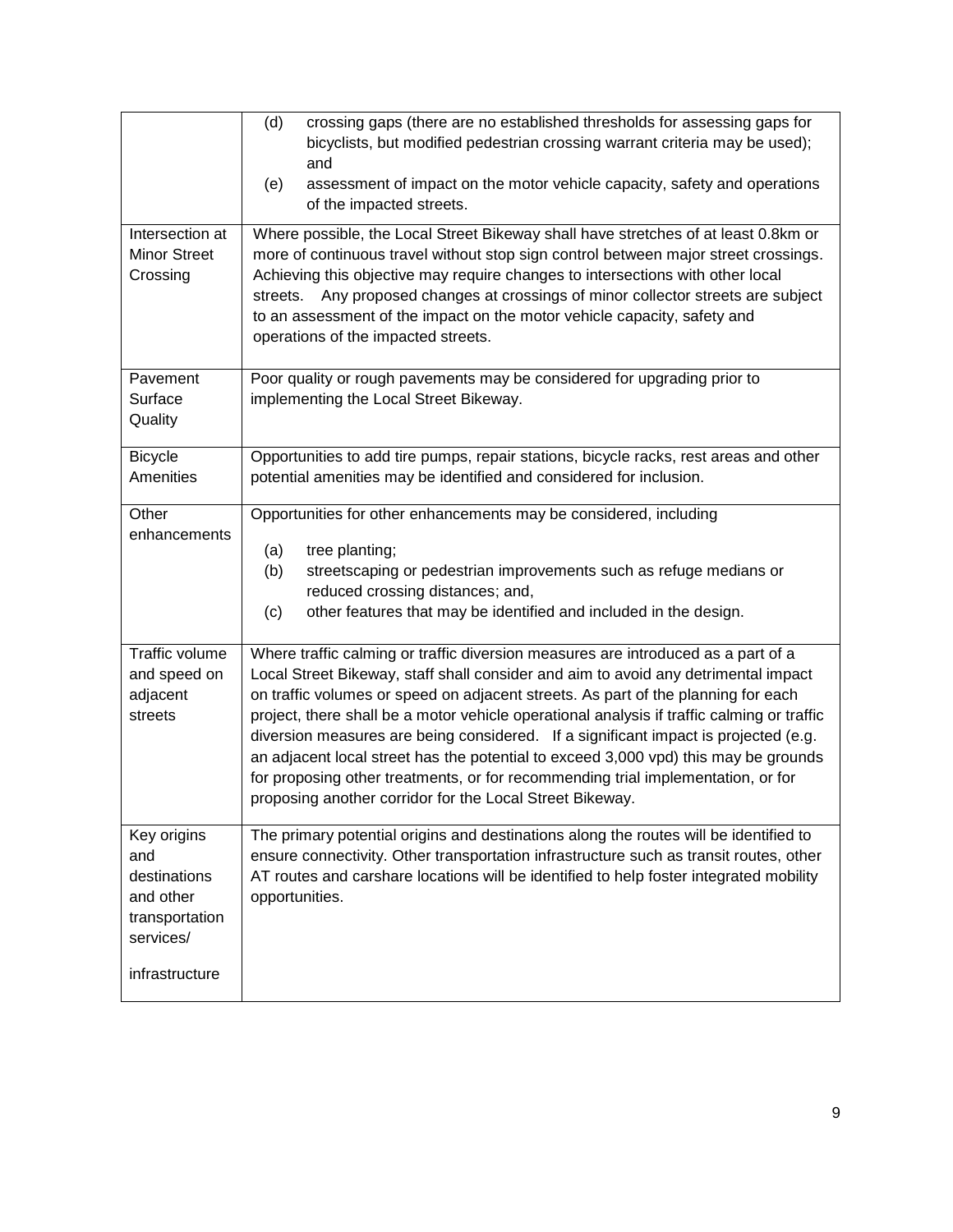### **Schedule 3: Planning Process to Designate Local Street Bikeways**

#### **Route Analysis and Design**

1. Staff should conduct route analysis and designs for proposed Local Street Bikeways in accordance with the considerations in Schedule 2.

#### **Preliminary Design**

2. (1) The initial stage of route planning shall be known as the preliminary design.

(2) The objective of the preliminary design is to identify the potential measures that could become part of the detailed design and to develop a clear overall understanding of how the proposed Local Street Bikeway will operate.

(3) The preliminary design serves as a tool to obtain feedback to staff from, the abutter residents and property owners residing in the project area, and other members of the public respecting the proposed Local Street Bikeway.

- (4) The preliminary design shall include:
	- (a) drawings of the proposed Local Street Bikeway illustrating the key proposed elements;

(b) presentation of a number of options for particular areas of the proposed Local Street Bikeway, where they exist; and

(c) identification of advantages, disadvantages or impacts of particular elements.

#### **Preliminary Internal Staff Review**

3. (1) The Traffic Authority, or designate, shall review and provide feedback on the preliminary design.

(2) Departments of the Municipality shall be consulted and advised of the preliminary design as required, including Road Operations and Construction, Halifax Transit, Halifax Regional Fire and Emergency Services, Halifax Regional Police and Planning and Development.

#### **Abutter Notification and Community Engagement**

4. (1) Abutters, including residents and property owners, in the project area shall be notified that their street is being assessed for implementation as a Local Street Bikeway.

- (2) The notification in subsection (1) may include:
	- (a) a description of the proposed Local Street Bikeway and any anticipated impacts;

(b) background on Local Streets Bikeways and overall active transportation goals of the Municipality;

(c) a description of the Municipality's decision-making process prior to designation of a Local Street Bikeway;

- (d) information on any community engagement opportunities;
- (e) links to any additional information available online; and
- (f) staff to contact for further information.
- 5. (1) Staff may complete community engagement for a proposed Local Street Bikeway.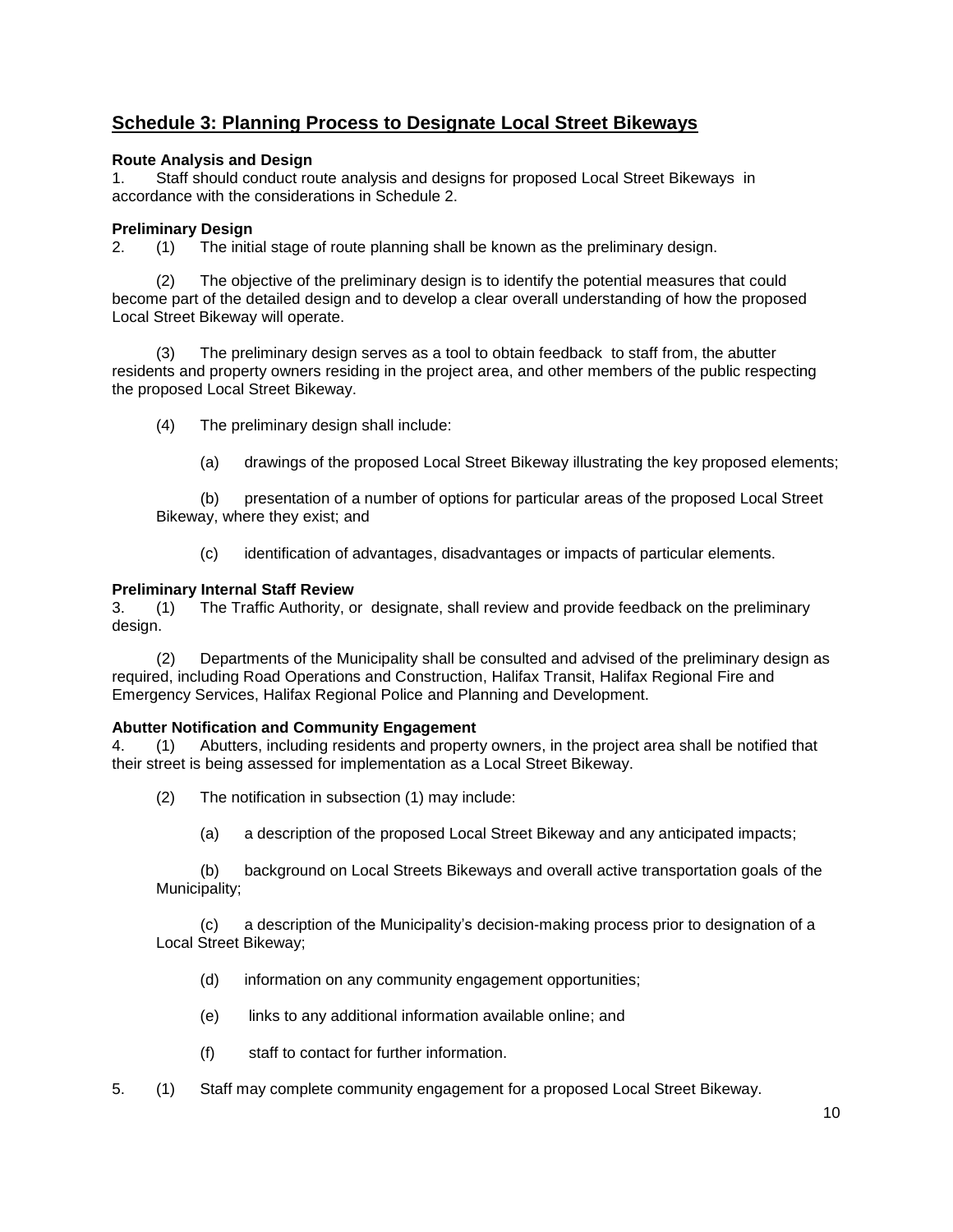(2) Staff shall undertake community engagement for any proposed Local Street Bikeway where traffic calming or diversion measures are being proposed.

(3) Community engagement may include any of the following:

(a) holding a public meeting; and

(b) hosting an online public engagement tool.

(3) Notifications of community engagement opportunities may be made by way of mailings to residents and property owners within the project area, public service announcements, advertisements in community and regional newspapers, the Municipality's social media, and advisories to local community organizations.

**Route Detailed Design and Recommendation of Permanent or Trial Implementation**

6. A detailed design shall be developed illustrating the location of elements of the proposed Local Street Bikeway, and may include:

(a) pavement markings for route identification as per the *Bikeway Traffic Control Guidelines for Canada*, such as sharrows;

(b) route identification signage, which may include:

(i) stand-alone signs with green background behind a white bicycle icon and including the name of the Local Street Bikeway in white letters; and

(ii) modified street signs with an extended blade containing a white bicycle icon on a green background following the street name;

(c) wayfinding signage which may be combined with route identification signage to assist users to navigate the Local Street Bikeway;

(d) intersection treatments as required to facilitate major street crossings and minor street crossings;

(e) improvements to pavement surface quality;

(f) opportunities identified to add bicycle amenities or other enhancements; and

(g) the proposed location of any traffic calming or traffic diversion measures.

7. (1) Following the route analysis, abutter and property owner notification and community engagement, if any, staff may recommend either permanent or trial implementation.

Permanent implementation may be recommended when staff determines that the establishment of the Local Street Bikeway only requires the implementation of basic route elements, such as:

(a) pavement markings, route identification signage or wayfinding signage,

- (b) intersection treatments,
- (c) pavement improvements,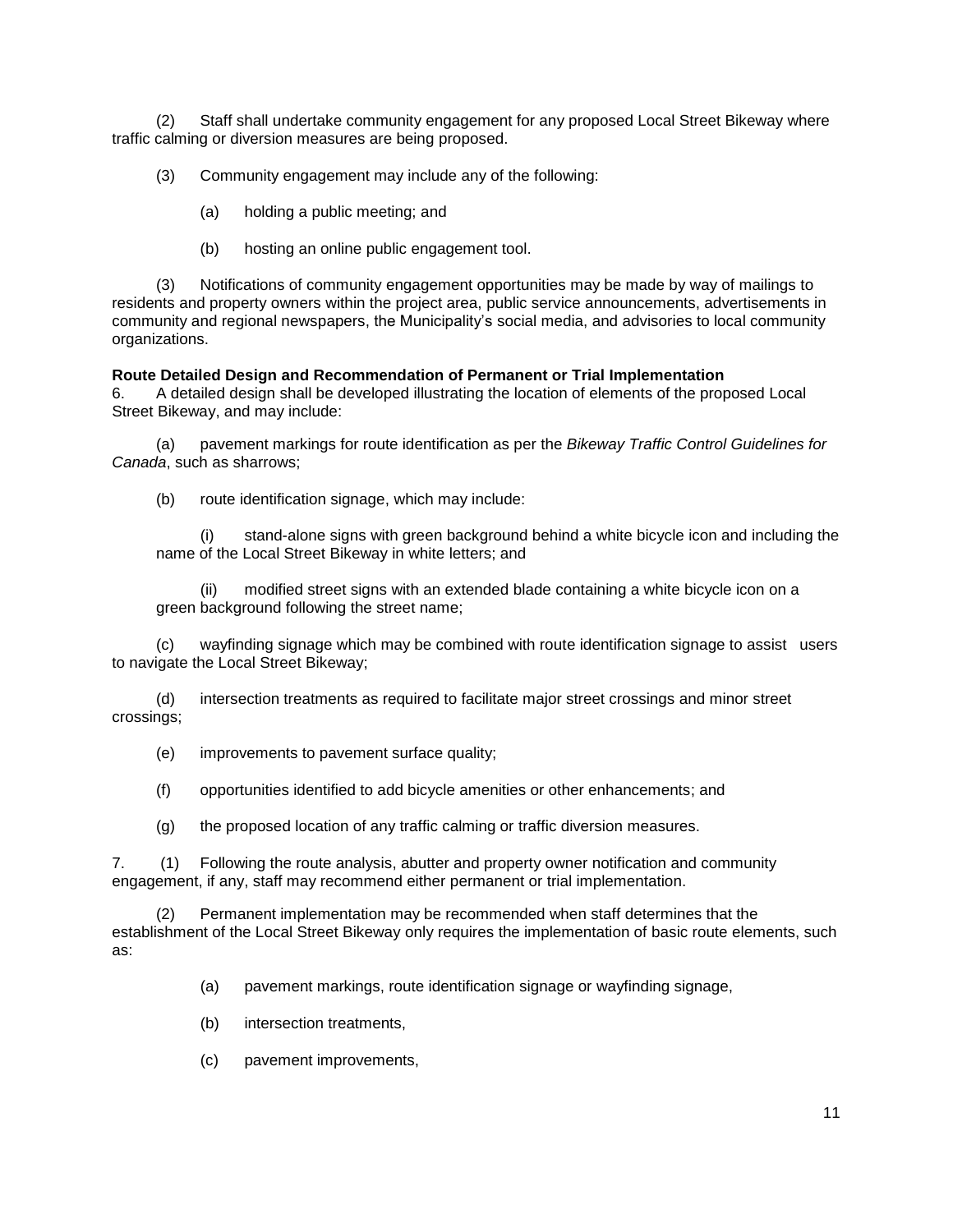(d) bicycle amenities, and

(e) traffic calming or traffic diversion treatments that are predicted to have minimal impact on access for motor vehicles on the Local Street Bikeway or adjacent streets and minimal impact on motor vehicle volumes on adjacent local streets.

(3) Trial implementation may be recommended when:

an analysis of proposed traffic diversion or traffic calming treatments predicts the route elements may have significant impact on access for motor vehicles on the Local Street Bikeway street or adjacent streets and significant impact on motor vehicle volumes on adjacent local streets;

(b) community engagement demonstrated significant uncertainty or opposition to traffic diversion or traffic calming, particularly by residents in the project area; or

(c) if the analysis was inconclusive about the impact of traffic calming or traffic diversion elements and further analysis through a trial implementation would provide the required information.

#### **Final Internal Staff Review and Traffic Authority**

8. (1) Departments of the Municipality shall be consulted and advised of the detailed design as required, including Road Operations and Construction, Halifax Transit, Halifax Regional Fire and Emergency Services, Halifax Regional Police, and Planning and Development.

The detailed design shall be reviewed and approved by the Traffic Authority and the Municipal Engineer, or designate, prior to their implementation of any Local Street Bikeway.

#### **Community Council Consideration**

9. (1) A staff report and the detailed design of the proposed Local Street Bikeway shall be presented to Community Council for review and recommendation to the Council.

(2) Community Council may recommend to Regional Council permanent implementation or trial implementation of a proposed Local Street Bikeway, or may recommend that the proposed Local Street Bikeway not be implemented.

#### **Regional Council Consideration**

10. (1) Where a Community Council recommends permanent or trial implementation of a proposed Local Street Bikeway, the matter shall be forwarded to Council for consideration.

(2) Council may approve permanent implementation or trial implementation of a proposed Local Street Bikeway or choose not to approve the proposed Local Street Bikeway.

(3) Approval of permanent implementation by Council constitutes designation of the proposed Local Street Bikeway as a permanent Local Street Bikeway and such approval shall be deemed to be direction to staff to permanently implement the Local Street Bikeway, subject to budget availability.

(4) Approval of trial implementation by Council constitutes direction to staff to implement the Local Street Bikeway on a trial basis, subject to budget availability.

(5) Where Council does not approve the proposed Local Street Bikeway, it shall not be implemented.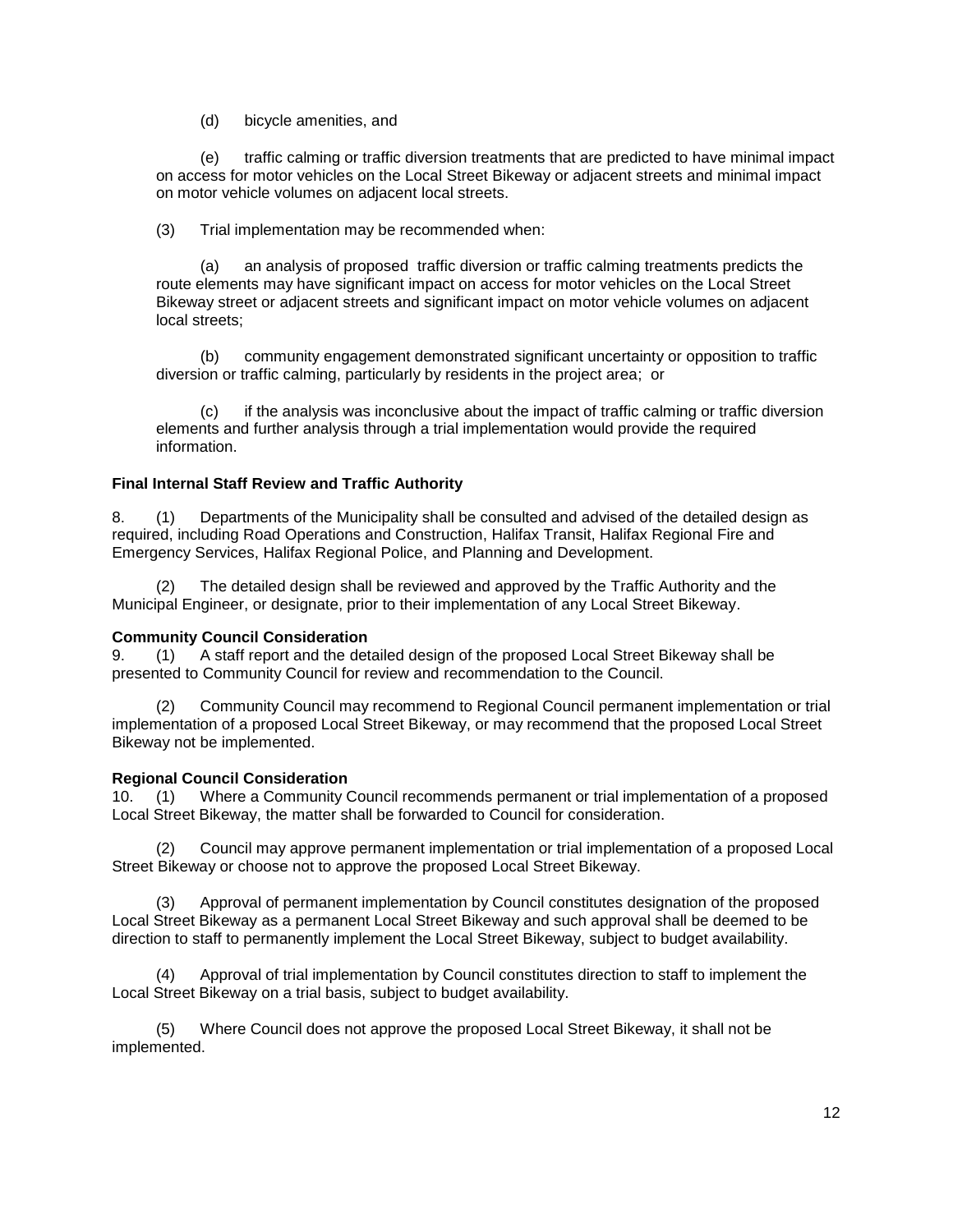#### **Local Street Bikeways Approved for Trial Implementation**

11. Trial implementation of a Local Street Bikeway shall include:

- (a) installation of the route elements;
- (b) public notification of the new Local Street Bikeway; and

(c) operation of the Local Street Bikeway for a trial period of no less than six months and no more than three years.

#### **Monitoring and Evaluation of Trial Local Street Bikeways**

12. Qualitative and quantitative monitoring of trial Local Street Bikeways shall occur before and after installation and may include:

- (a) motor vehicle and bicycle counts;
- (b) motor vehicle speed studies;
- (c) user intercept surveys;
- (d) observations of street user behavior at intersections and other potential conflict points;
- (e) household surveys of residents and property owners within the project area, and
- (f) other studies as required.

#### **Consideration of Permanent Implementation or Discontinuation of Trial Local Street Bikeway**

13. (1) Following trial implementation and monitoring of a trial Local Street Bikeway, staff shall analyze the results of the trial and determine whether to recommend permanent installation or recommend discontinuation of the trial and the removal of Local Street Bikeway features.

If discontinuation is recommended staff shall, if possible, notify abutters, including residents and property owners, in the project area prior to staff's presentation of a report to Community Council.

- (3) The notification in subsection (2) may include:
	- (i) a summary of the analysis of the trial Local Street Bikeway including impacts, usage and other results;
	- (ii) a summary of the key rationale for recommending the discontinuation of the street or corridor as a trial Local Street Bikeway and for not being recommended for permanent installation; and
	- (iii) staff to contact for further information.

(4) If permanent implementation is recommended, the processes in sections 4, 5, 6 and 8 of this Schedule shall be repeated.

#### **Community Council Consideration of Permanent Implementation or Discontinuation of Trial Local Street Bikeways**

14. (1) Prior to permanent implementation or discontinuation of a trial Local Street Bikeway, a staff report and detailed design shall be presented to Community Council for review and recommendation to the Council.

The Community Council may recommend to Regional Council the permanent implementation of a trial Local Street Bikeway, or recommend that the trial Local Street Bikeway be discontinued.